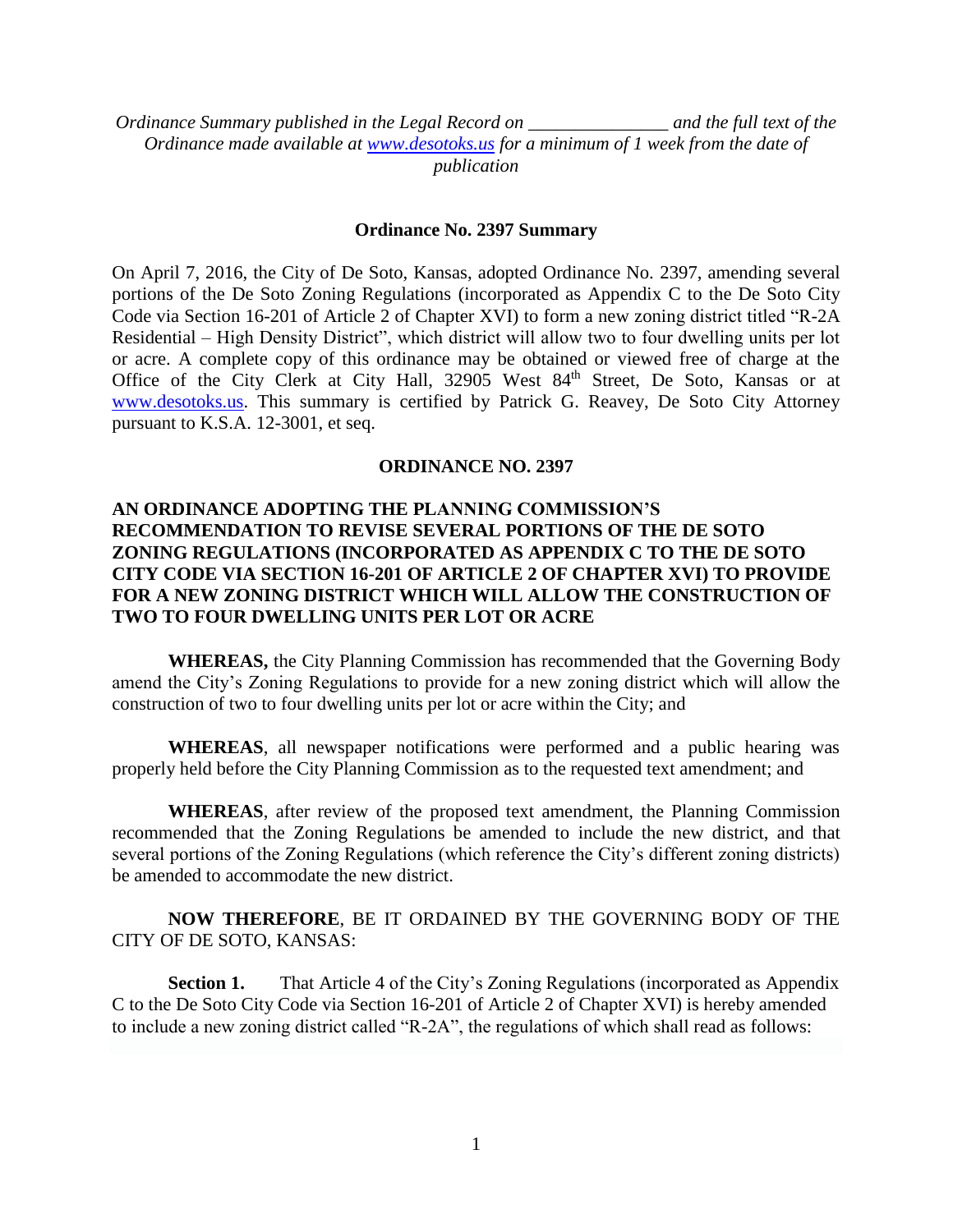### **"R-2A" RESIDENTIAL - HIGH DENSITY DISTRICT**

1. Intent: The intent of this district is to provide for moderate density residential development, including two, three, and four-family dwellings, in a manner that will encourage a strong residential neighborhood.

2. Permitted Uses: Generally, two, three, and four-family dwellings; selected Group Living uses; parks; educational and religious uses are permitted. For a general listing of permitted and conditionally permitted uses by North American Industry Classification System (NAICS) groupings, see Appendix "A" of these regulations. The permitted uses will be determined based on compatibility with other uses permitted in the district and with listed NAICS groupings in the Appendix "A". (Ord. 2108)

- 3. Special Uses: For a general listing of special uses, see Appendix "A".
- 4. Intensity of Use Regulations: Except as modified by the provisions of Article 5:
	- A. Minimum Lot or Tract Area: Subject to Site Plan Review.
	- B. Minimum Lot or Tract Width: Subject to Site Plan Review
	- C. Lot or Tract Coverage: Principal and accessory structures shall not cover more than 40 percent of the lot or tract.
- 5. Height Regulations: Maximum Structure Height: 35 feet.

6. Yard Regulations: Except as modified by the provisions of Article 5, minimum yard depths shall be as follows:

- A. Front Yard: 25 feet.
- B. Side Yard: 7 feet, except as provided in Article 5, 2, Yard Regulations.
- C. Rear Yard: 20 feet.

**Section 2.** That Subsection A of numbered Paragraph 12 of Article 7 of the City's Zoning Regulations (incorporated as Appendix C to the De Soto City Code via Section 16-201 of Article 2 of Chapter XVI), which lists the types of signs allowed in various city zoning districts, is hereby amended to include a reference to the new "R-2A Residential – High Density District".

**Section 3.** That Subsection C of numbered Paragraph 5 of Article 8 of the City's Zoning Regulations (incorporated as Appendix C to the De Soto City Code via Section 16-201 of Article 2 of Chapter XVI), which refers to required landscape buffers according to various zoning districts, is hereby amended to read as follows:

C. Right-of-Way and Transition Buffers: The Right-of-Way and Transition Buffer standards of this section require landscape buffers to be provided and maintained when certain land uses are adjacent to one another or when adjacent to certain roadway types. The standards, as shown in the Right-of-Way and Transition Buffer Table below, are intended to help ease the land use transition between areas of varying development intensity, to ensure land use compatibility, and preserve the appearance of roadway areas.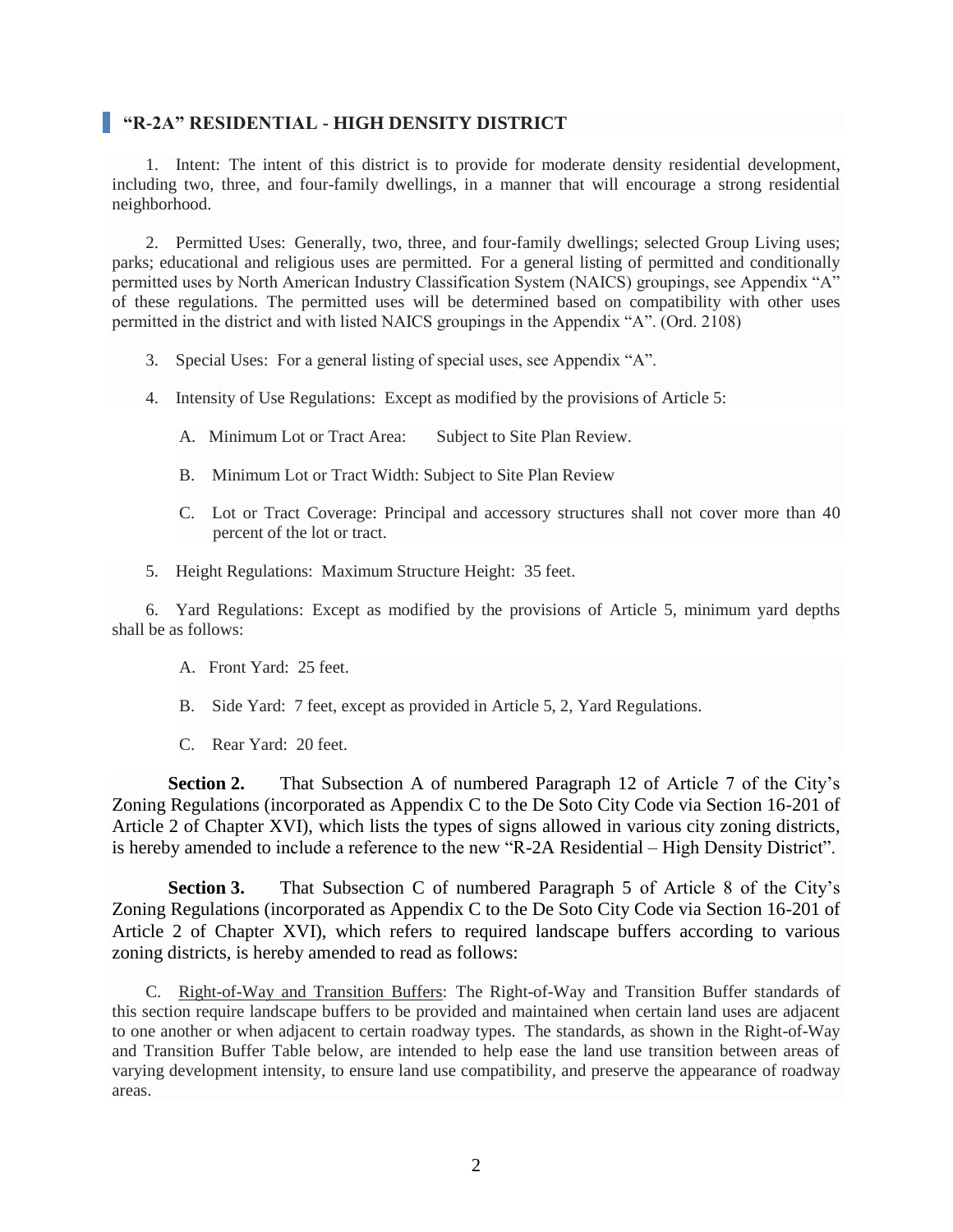- (1.) Determination of Right-of-Way and Transition Buffer Requirements:
	- (a) "Proposed Development/Zoning" (Column 1) is the minimum zoning district required to accommodate the proposed use.
	- (b) "Adjacent Existing Development or Zoning" is the actual zoning district or use of the abutting site(s).
	- (c) "Adjacent Street" is the classification of the roadway adjacent to the site of the proposed development.
	- (d) Determine the type of buffer required on each building site property line (or portion thereof) by cross-referencing the "Proposed Development Zoning" with the "Adjacent Existing Development or Zoning" and "Adjacent Street" columns.
	- (e) Refer to "Description of Buffer Types and Options" for the landscaped buffer options available to meet the requirements of this section.

|                                                                                                                     | <b>RIGHT-OF-WAY AND TRANSITION BUFFER</b> |                                                                          |             |                      |             |                |                     |                |  |  |  |  |  |  |
|---------------------------------------------------------------------------------------------------------------------|-------------------------------------------|--------------------------------------------------------------------------|-------------|----------------------|-------------|----------------|---------------------|----------------|--|--|--|--|--|--|
| <b>Proposed</b>                                                                                                     |                                           | <b>Adjacent Existing Development or Zoning</b><br><b>Adjacent Street</b> |             |                      |             |                |                     |                |  |  |  |  |  |  |
| <b>Development</b><br>$\mathbf{R}$ -<br>R-A, R-0, R-1,<br>$C-1*$<br>2A,<br><b>Zoning</b><br>R-1A, R-2, R-H<br>$R-3$ |                                           |                                                                          |             | $M-1, C-2,$<br>$O-I$ | $M-2$       | $K-10$         | Collector/<br>Local |                |  |  |  |  |  |  |
| R-0, R-H, R-1, R-<br>1A, R-2                                                                                        | $A**$                                     | B                                                                        | B           | $\mathbf C$          | $\mathbf C$ | S <sub>3</sub> | S <sub>2</sub>      |                |  |  |  |  |  |  |
| $R-3$                                                                                                               | B                                         | --                                                                       | B           | B                    | $\mathbf C$ | S <sub>3</sub> | S <sub>2</sub>      | S <sub>1</sub> |  |  |  |  |  |  |
| $R-A, C-1*$                                                                                                         | $-$                                       | --                                                                       | --          | --                   | --          | --             | --                  | --             |  |  |  |  |  |  |
| M-1, C-2, O-I                                                                                                       | C                                         | B                                                                        | B           | $A**$                | B           | S <sub>2</sub> | S <sub>1</sub>      | S <sub>1</sub> |  |  |  |  |  |  |
| $M-2$                                                                                                               | C                                         | $\mathbf C$                                                              | $\mathbf C$ | B                    | --          | S <sub>3</sub> | S <sub>2</sub>      | S <sub>1</sub> |  |  |  |  |  |  |

\* "R-A" and "C-1" Districts Exempted

\*\* Except against like zoning.

(2.) Description of Transition Buffer Types and Options:

| <b>TRANSITION BUFFER TYPE 'A':</b> |        |                                        |                 |                      |  |  |  |  |  |  |  |  |
|------------------------------------|--------|----------------------------------------|-----------------|----------------------|--|--|--|--|--|--|--|--|
| <b>Minimum</b>                     |        | <b>Plant Units Per 100 Linear Feet</b> |                 |                      |  |  |  |  |  |  |  |  |
| Width                              | Trees* | Add'l PU**                             | <b>Total PU</b> | Fence, Wall, Berm*** |  |  |  |  |  |  |  |  |
| 10 feet                            | 10     | 20                                     | 30              |                      |  |  |  |  |  |  |  |  |
| 15 feet                            | 10     | 10                                     | 20              |                      |  |  |  |  |  |  |  |  |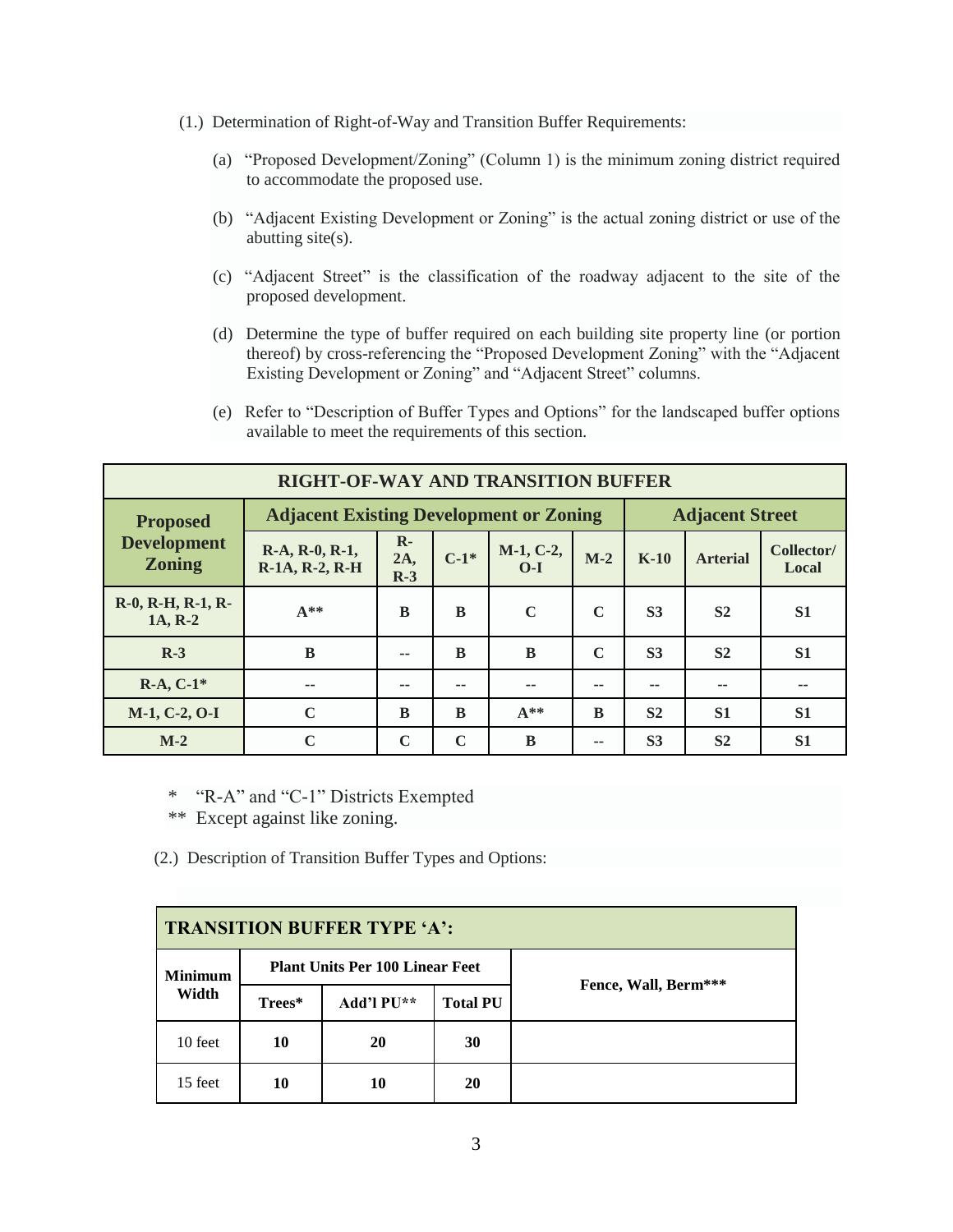|--|

|                | <b>TRANSITION BUFFER TYPE 'B':</b> |                                  |                 |                                                          |  |  |  |  |  |  |  |  |  |  |  |
|----------------|------------------------------------|----------------------------------|-----------------|----------------------------------------------------------|--|--|--|--|--|--|--|--|--|--|--|
| <b>Minimum</b> |                                    | Plant Units per 100' Linear Feet |                 | <b>Fence, Wall Berm***</b>                               |  |  |  |  |  |  |  |  |  |  |  |
| Width          | Trees*                             | Add'l PU**                       | <b>Total PU</b> |                                                          |  |  |  |  |  |  |  |  |  |  |  |
| 15 feet        | 30                                 | 20                               | 50              | Optional – Reduce Total PU<br>to 25 with at least 1 tree |  |  |  |  |  |  |  |  |  |  |  |
| 20 feet        | 20                                 | 25                               | 45              | Optional - Reduce Total PU<br>to 20 with at least 1 tree |  |  |  |  |  |  |  |  |  |  |  |
| 25 feet        | 20                                 | 20                               | 40              | Optional – Reduce Total PU<br>to 15 with at least 1 tree |  |  |  |  |  |  |  |  |  |  |  |
| 30 feet        | 20                                 | 10                               | 35              | Optional – Reduce Total PU<br>to 10 with at least 1 tree |  |  |  |  |  |  |  |  |  |  |  |

|                |        |                                        |                 | <b>TRANSITION BUFFER TYPE 'C':</b>                           |
|----------------|--------|----------------------------------------|-----------------|--------------------------------------------------------------|
| <b>Minimum</b> |        | <b>Plant Units Per 100 Linear Feet</b> |                 |                                                              |
| Width          | Trees* | Add'l PU**                             | <b>Total PU</b> | Fence, Wall, Berm***                                         |
| 20 feet        | 30     | 30                                     | 60              | Required                                                     |
| 30 feet        | 30     | 55<br>25                               |                 | Required                                                     |
| 40 feet        | 40     | 50                                     | 90              | Optional – Reduce Plant Units<br>to 45 with at least 3 trees |

(3.) Description of Right-of-Way Buffer Types and Options:

|                                            | <b>ADJACENT STREET BUFFER</b> |                                                    |                                          |                                                                                |  |  |  |  |  |  |  |  |  |  |  |
|--------------------------------------------|-------------------------------|----------------------------------------------------|------------------------------------------|--------------------------------------------------------------------------------|--|--|--|--|--|--|--|--|--|--|--|
| <b>Buffer</b><br><b>Type</b>               | <b>Buffer</b><br><b>Width</b> | Trees*                                             | <b>Additional**</b>                      | <b>Other</b>                                                                   |  |  |  |  |  |  |  |  |  |  |  |
| <b>S1</b><br>Local/<br><b>Collector</b>    | 10 feet                       | 1 Large Deciduous<br>Tree every 75' of<br>frontage |                                          |                                                                                |  |  |  |  |  |  |  |  |  |  |  |
| S <sub>2</sub><br><b>Arterial</b>          | 10 feet                       | 1 Large Deciduous<br>tree per 75' of<br>frontage   | 15 additional PU per<br>100' of frontage |                                                                                |  |  |  |  |  |  |  |  |  |  |  |
| S <sub>3</sub><br>$K-10$<br><b>Highway</b> | 30 feet                       | 1 Large Deciduous<br>tree per 50' of<br>frontage   | 40 additional PU per<br>100' of frontage | Berms may be used to reduce<br>plant units by Planning<br>Commission approval. |  |  |  |  |  |  |  |  |  |  |  |

\* Large or Small Deciduous or Evergreen Trees.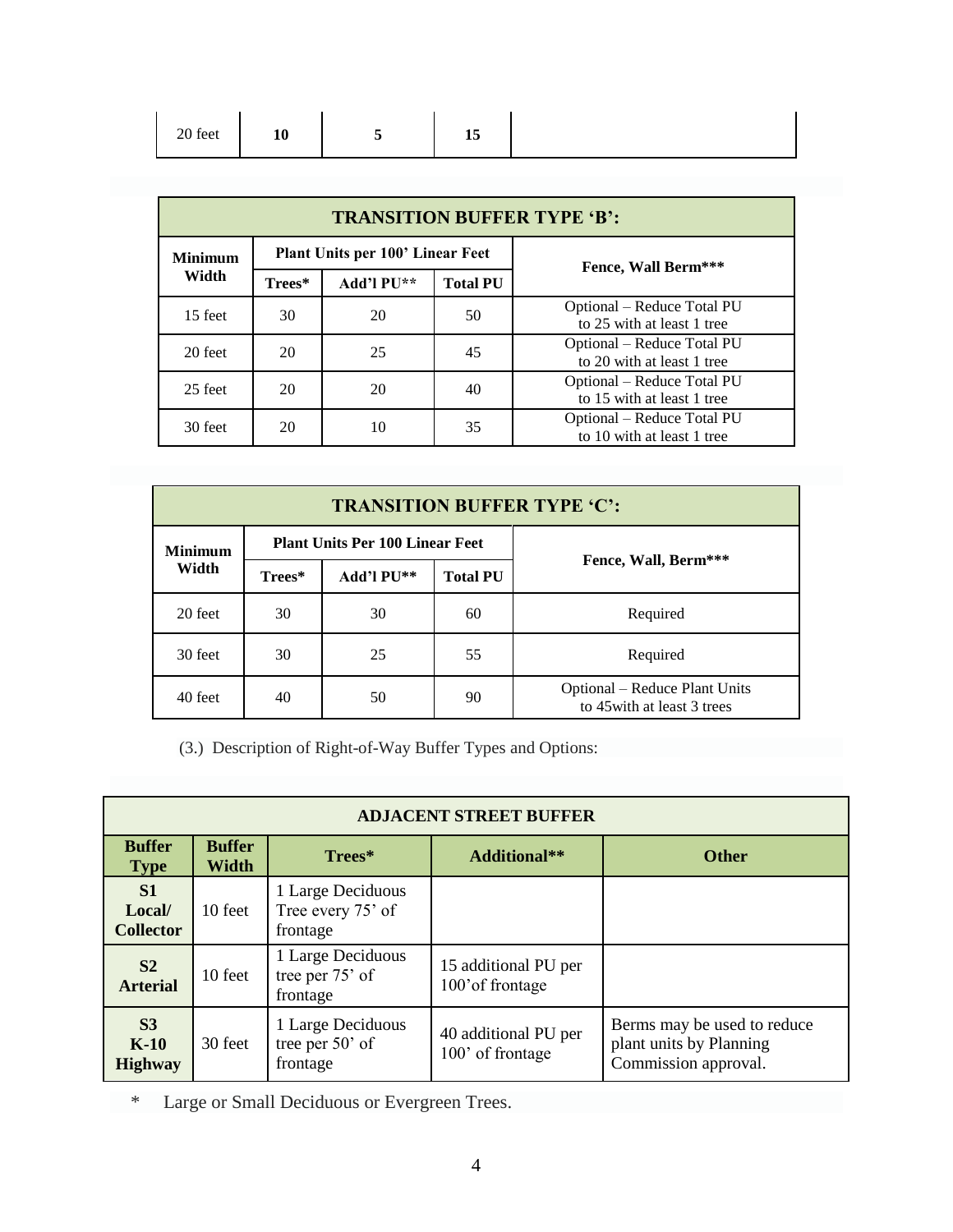- \*\* Additional PU may be a combination of any trees, shrubs, or other landscaping per Section 6A.
- \*\*\* Fence, wall or buffer requirements may be waived when abutting a site or right-of-way with an existing fence, wall or berm meeting the requirements of this Article.
	- (4.) Location of Right-of-Way and Transition Buffer Areas
		- (a) Right-of-way Buffers shall be located along those portions of a site that are adjacent to public rights-of-way.
		- (b) Transition Buffers shall be located along those portions of a site that are adjoining lots or tracts with a different zoning classification.
		- (c) In the case of modifications or additions to an existing building or site, buffers shall only be required along those portions of the site that are affected by the proposed improvements or use thereof.
		- (d) Buffers or portions thereof may be planted in the right-of-way upon approval by the Planning Commission based upon the following considerations:
			- i. Potential conflict between plant root systems and existing or proposed utilities, utility easements, and public infrastructure in the area; and
			- ii. Plantings shall not be located in the sight triangle.
	- (5.) Use of Right-of-Way and Transition Buffers: Designated buffer areas shall be reserved solely for screening and landscaping purposes. No proposed building addition, structure, parking area or any other type of physical land improvement shall be located in a required or designated buffer provided that driveways or roads may cross required buffers if necessary to provide access to the building or site. Sidewalks and pedestrian paths may also cross or be located within required buffers. In such case, additional buffer area may be required.
	- (6.) Responsibility for Installing Buffers: The developing property shall be responsible for providing required buffers. If the developing site is adjacent to an undeveloped site with a non-residential zoning designation, the developing site shall have the option of installing 50% of the required improvements pursuant to the acceptance of an assurance that the remaining improvements shall be completed upon development of the adjacent site. Such assurance must be approved by City Council following recommendation from the Planning Commission.

**Section 4.** That numbered Paragraph 7 of Article 11 of the City's Zoning Regulations (incorporated as Appendix C to the De Soto City Code via Section 16-201 of Article 2 of Chapter XVI), which regulations pertain to Site Plan Review, is hereby amended to read as follows:

#### **7. Development Standards.**

In the "R-2A", "R-3", "C-1", "C-2", "O-I", "M-1" and "M-2" zoning districts, no building shall be erected that does not meet the following minimum standards: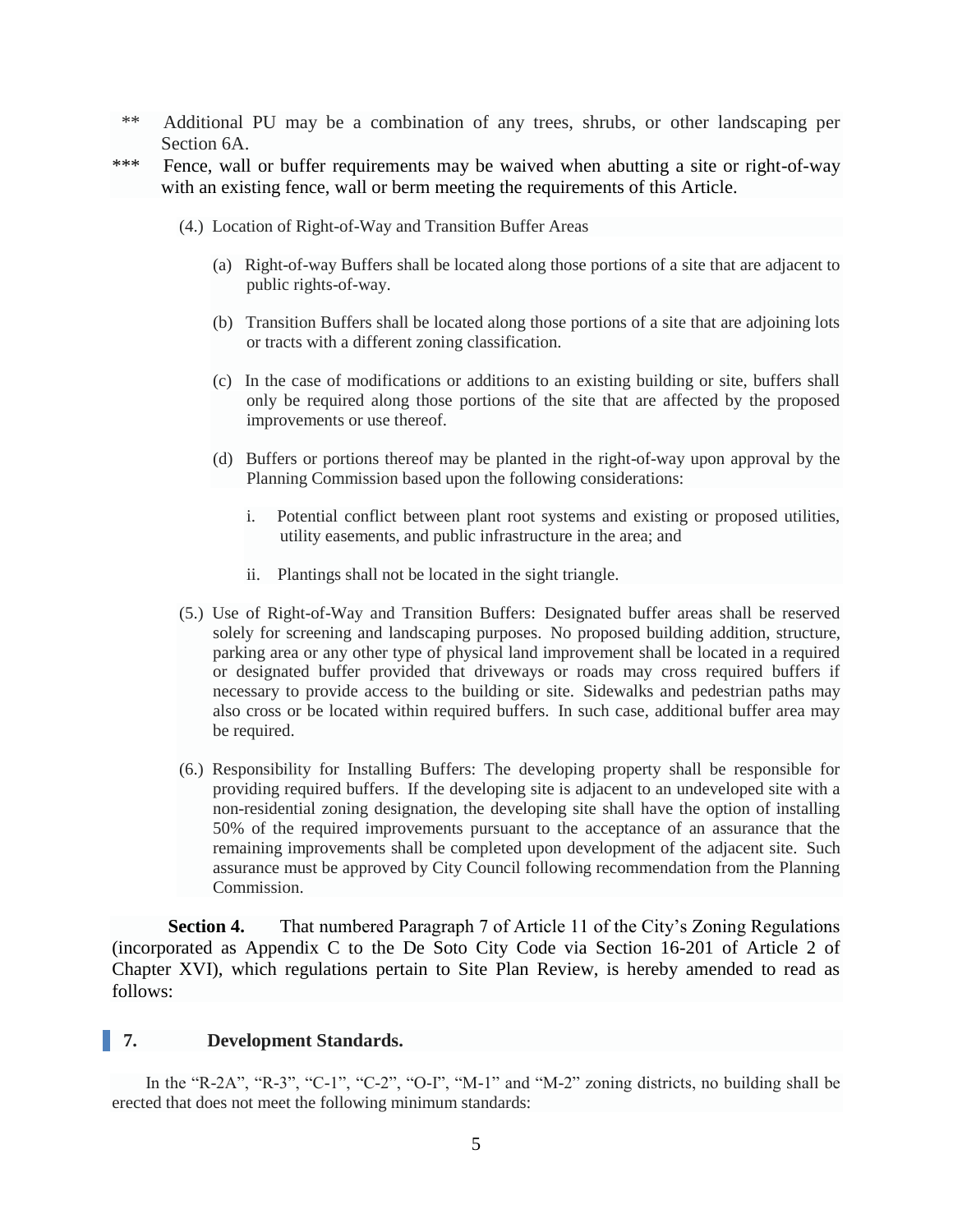A. Buildings shall be located to ensure the provision of adequate open space for outdoor living areas, facilities, services and amenities and to provide natural indoor light, air and privacy. All buildings, parking lots and other structures shall be located to integrate with the natural topography and to avoid deep cuts and fills, excessive foundation wall depth, unnecessary steps and steep access gradients.

B. Careful consideration of durable materials, proportions, and shapes, emphasizing the importance of roofs as integral and embracing elements of the over-all design, is particularly important. Building roof tops shall have at least two of the following features:

- (1.) Parapets concealing flat roofs and roof top equipment, "C-1", "C-2", "O-I", "M-1" and "M-2";
- (2.) Overhanging eaves, "R-2A", "R-3", "C-1", "C-2", "O-I", "M-1" and "M-2";
- (3.) Sloped roofs and/or flat roofs, "R-2A", "R-3", "C-1", "C-2", "O-I", "M-1" and "M-2";
- (4.) Three or more roof slope planes, "R-2A", "R-3".

C. Roof mounted equipment, including ventilators, and satellite dishes greater than 30" shall be screened from view (100% opacity) or isolated so as not to be visible from ground level of any adjacent public thoroughfare or residentially-zoned area, up to a maximum of three hundred feet (300') away. The appearance of roof screens shall be coordinated with the building to maintain a unified appearance.

 But it is not the intent of this requirement to increase the height of the screening significantly above that of the equipment in order to screen it from view from tall buildings or from higher ground.

D. All electrical and mechanical equipment located adjacent to the building and visible from any adjacent public thoroughfare or a residentially-zoned area shall be screened from view (100% opacity), up to a maximum of three hundred feet (300') away. Such screens and enclosures shall be treated as integral elements of the building's appearance.

E. All telephone and cable television lines, electrical services and distribution lines shall be placed underground, except that this provision shall not include meters, electric and telephone service pedestals, transformers, three-phase feeder lines, subtransmission and transmission lines (34.5kv and above), electrical substations and such other facilities as the utility may deem necessary to install utilizing "overhead" type construction.

F. All gas meters must be located within maximum 12" from face of building foundation if located within front yards.

G. The form and proportion of buildings shall be consistent or compatible with the scale, form and proportion of existing development in the immediate area.

H. Pedestrian Access: Pedestrian access shall be an integral part of the overall design of each multi-family, commercial, office/institutional and industrial development. The pedestrian access should provide not only safe and convenient access to and from off-street parking areas but should also connect with abutting properties and developments so as to create an alternative means of transportation for residents of the city.

(1.) Sidewalks at least 5 feet in width shall be provided along all sides of a lot or tract that abut a dedicated public or private street. A continuous internal pedestrian sidewalk shall be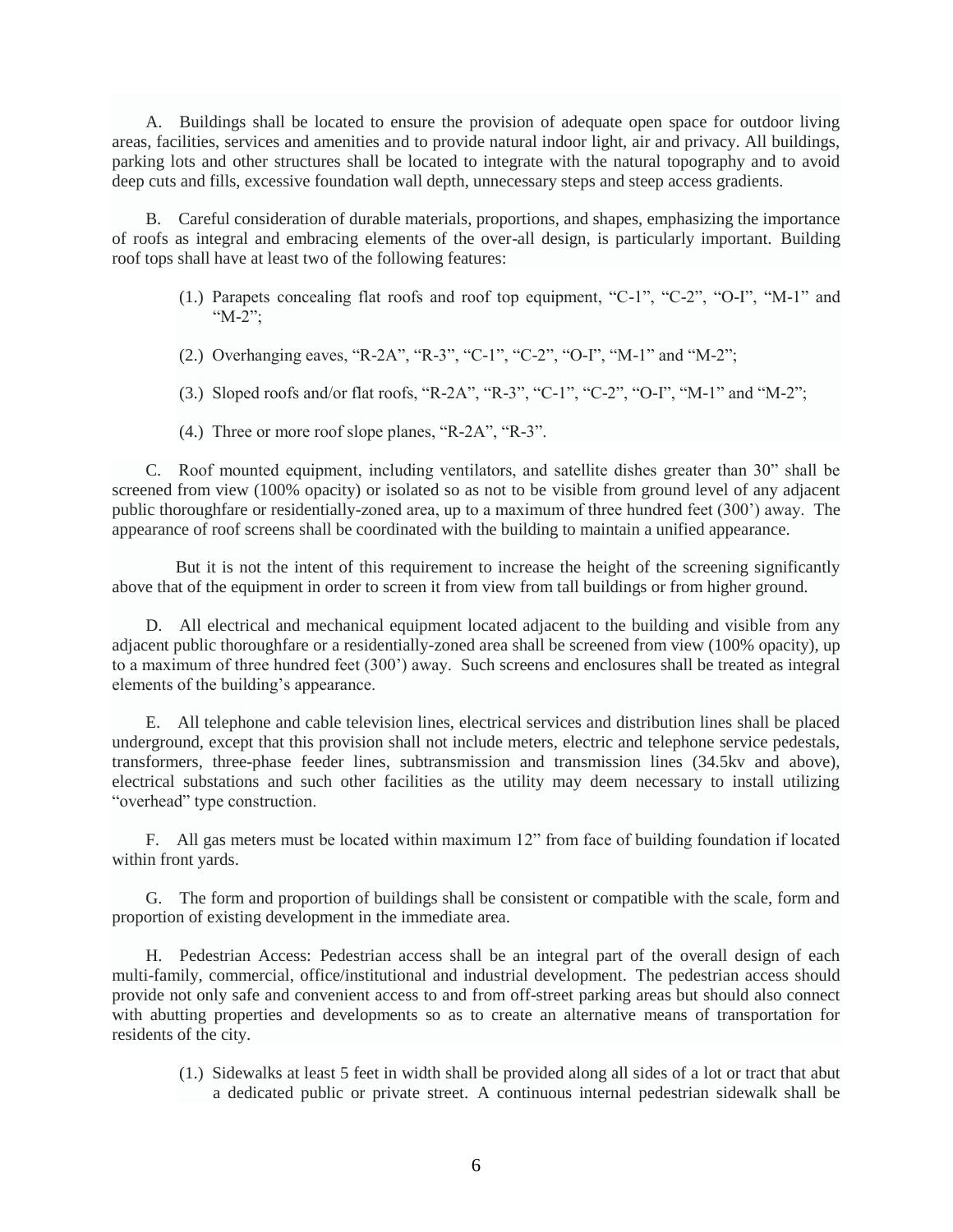provided from the perimeter public sidewalk to the principal customer entrance(s). This internal sidewalk shall feature landscaping, benches, and other such materials and facilities for no less than 50 percent of its length.

(2.) Sidewalks shall be provided along the full length of the building along any façade featuring a customer entrance and along any façade abutting a public parking area. Such sidewalks shall be located at least ten feet away from the building façade to provide planting areas for landscaping along the foundation of the building.

I. Architectural design should create visual interest through the use of different textures, complementary colors, shadow lines and contrasting shapes. The use of walls in a single color, with little detailing or completely blank, is strongly discouraged.

J. Monotony of design in single or multiple building projects shall be avoided. Variation of detail, form, and siting shall be used to provide visual interest.

K. The rhythm of structural mass to voids, such as windows and glass doors, of a front facade should relate to the rhythms established in adjacent buildings.

L. Loading docks, trash enclosures, outdoor storage and similar facilities and functions shall be incorporated into the overall design of the building and the landscaping so that the visual and acoustic impacts of these functions are reduced to as great an extent as possible and are out of view from adjacent properties and public street. (See current trash enclosure requirements.)

- (1.) Exterior refuse will be kept in an enclosed area large enough to contain a week of refuse and be contained in a refuse bin equipped with a lid.
- (2.) The enclosure shall be a minimum of 12 feet wide to allow access for the truck picking up the refuse bin. The depth of the enclosure should be the depth of the refuse bin being used plus an additional 4 feet to allow for the mechanical dumping of the refuse bin. The enclosure shall have a minimum height of 5 feet.
- (3.) The floor of the enclosure shall be reinforced concrete with a minimum thickness of 4" with #4 reinforcing at 24" each direction.
- (4.) There shall be a 12' x 12' concrete pad in front of the enclosure. This pad should be a minimum depth of 8" and have 5/8" reinforcing rods every 24", in each direction, and have a test strength of 4,000psi.
- (5.) The number and location of the refuse bins shall be located on the site plans prior to approval and the capacity of each refuse bin shall be noted on the plans.

M. Building facades that are 100 feet or greater in length shall incorporate recesses and projections along at least 20 percent of the length of the building façade. Windows, awnings, and arcades must total at least 60 percent of the façade length abutting any public street.

N. Overly-long horizontal facades should be articulated with variations in the building plane and parapet height, materials and colors, entrance canopies, and landscaping. Parking lots along the façade can also relieve horizontally through the use of landscaped fingers and islands containing trees and shrubs.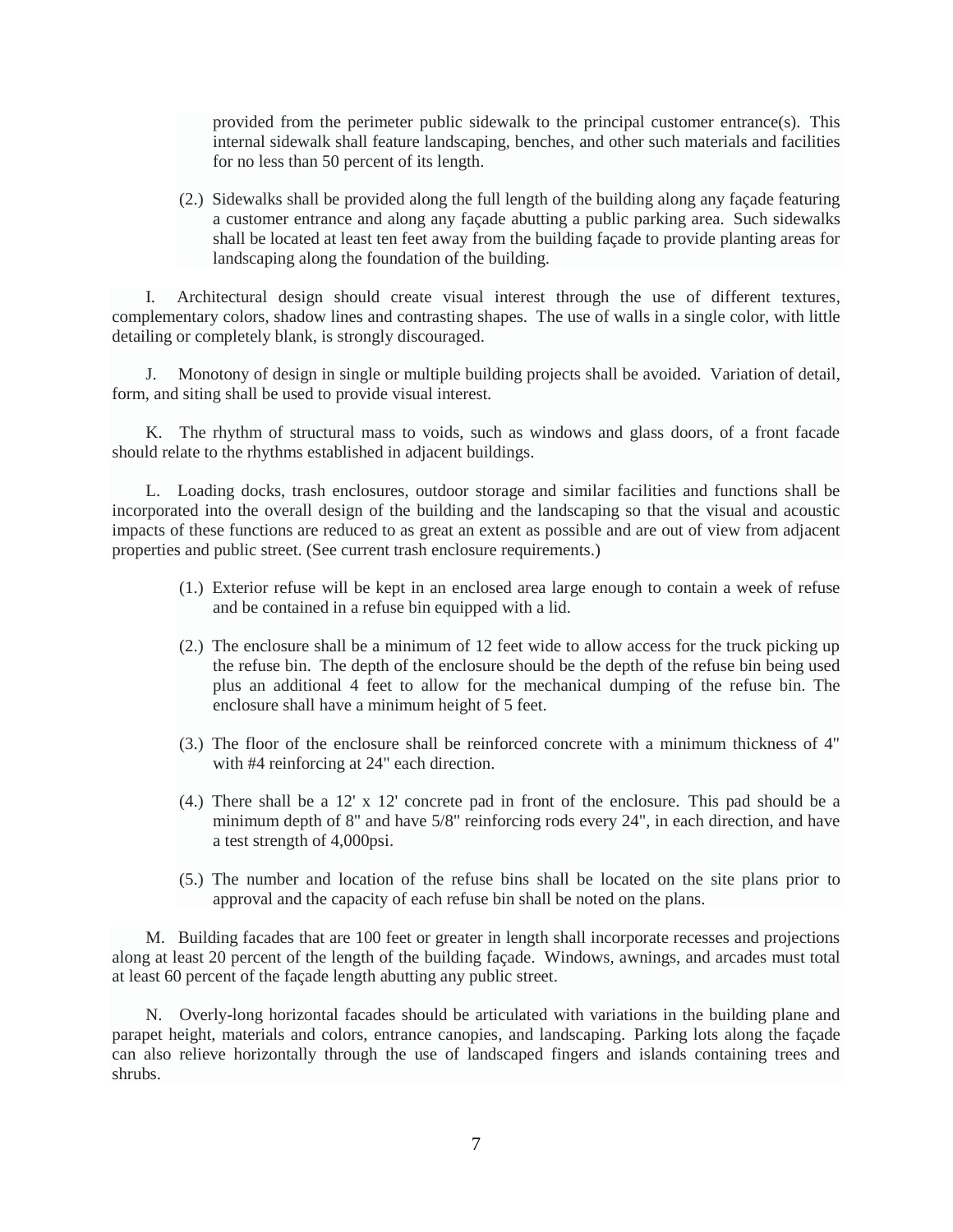O. The use of unusual shapes, color and other characteristics that cause new buildings to call excessive attention to themselves and create disharmony shall not be allowed. Long expanses of overhead doors should be relieved by matching their color to the wall or trim, recessing the doors, or adding architectural details to diminish the dominance of the doors.

- P. Minimum Exterior Building Material Standards:
	- (1.) For "C-1", "C-2", "O-I", "M-1" and "M-2", a minimum of 30% of the street façade shall consist of one or more of the materials listed below. For "R-3", a minimum of 75% of each exterior wall shall consist of one or more of the materials listed below:
		- (a) Masonry: Masonry construction shall include all masonry construction which is composed of solid cavity faced or veneered-wall construction, or similar materials.
			- (i) Some material used for masonry construction may consist of granite, sandstone, slate, limestone, marble, or other hard and durable all-weather stone. Ashlar, cut stone, and dimensioned stone construction techniques are acceptable.
			- (ii) Brick material used for masonry construction shall be composed of hard fire (kiln fired) all-weather common brick or other all-weather facing brick.
		- (b) Stucco or approved gypsum concrete/plaster materials, dryvit, shall be used with other masonry and architectural accents.
		- (c) Glass Walls: Glass walls shall include glass curtain walls or glass block construction. A glass curtain wall shall be defined as an exterior wall that carries no floor or roof loads and which may consist of a combination of metal, glass, and other surfacing material supported in a metal framework.
		- (d) Wood other than exposed plywood paneling shall not be more than 25% of total exterior wall.
	- (2.) Corrugated metal facades should be complemented with the use of masonry, whether brick, stone, stucco, or split-face block, especially along perimeter streets.
	- (3.) The following materials shall be prohibited on all exterior walls:
		- (a) Concrete finish or precast concrete panel (tilt wall) that is not exposed aggregate, hammered, sandblasted or covered with a cement-based acrylic coating.
		- (b) Metal panels with a depth of less than one inch or a thickness less than U.S. Standard 26 gauge, unless otherwise excepted by the Planning Commission.
		- (c) Vinyl siding other than Georgia Pacific or ALCO siding with a thickness of .042" or greater, or equal quality siding as approved by the Planning Commission.
	- (4.) Screening and buffering: See Landscaping and Buffering in the Supplementary District Regulations.

**Section 5.** That numbered Paragraph 4 of Article 13 of the City's Zoning Regulations (incorporated as Appendix C to the De Soto City Code via Section 16-201 of Article 2 of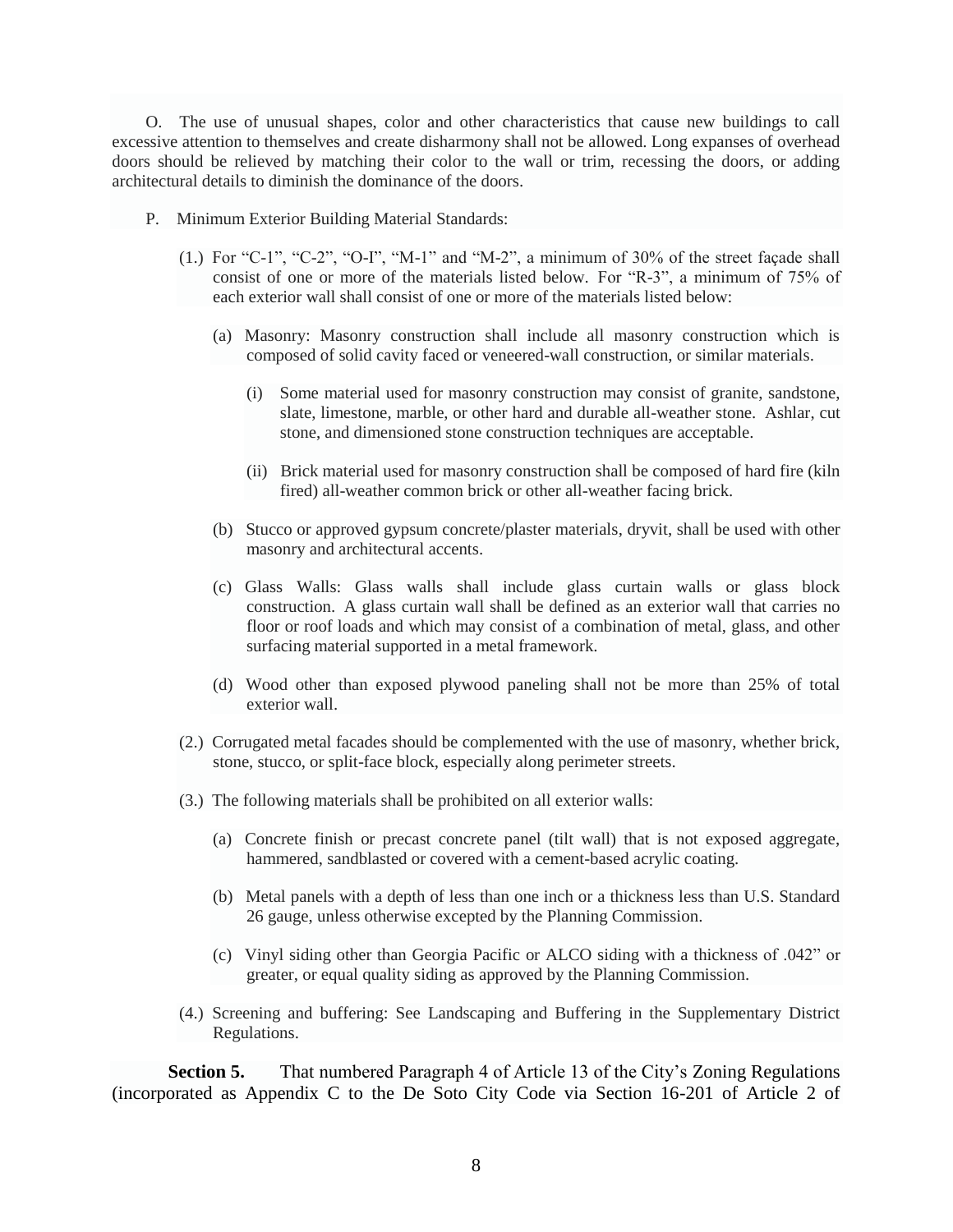Chapter XVI), which Paragraph refers to a table that lists all of the City's various zoning districts, is hereby amended to read as follows:

#### **4. Table of Lesser Zoning District Classification.**

The following Table of Lesser Zoning District Classification is for the use of the Planning Commission in determining when republication of an application for rezoning is required. This Table of Lesser Zoning District Classification designates which zoning classifications are lesser changes authorized within the published zoning classifications. The Planning Commission may modify, at its discretion, an application for rezoning to a particular district by recommending a rezoning to a district of greater restriction, as determined by the Table of Lesser Zoning District Classification. (Ord 2018)

| TABLE OF LESSER ZONING DISTRICT CLASSIFICATION                       |                                 |
|----------------------------------------------------------------------|---------------------------------|
| <b>Zoning District Requested</b>                                     | <b>Lesser Zoning Districts</b>  |
| "R-A" Rural Agriculture District                                     | <i>None</i> ( <i>Ord.</i> 2237) |
| "R-0" Residential Suburban District                                  | <b>None</b>                     |
| "R-1" Residential - Low Density District                             | <b>None</b>                     |
| "R-1A" Residential - Moderate Density                                | " $R-1$ "                       |
| District                                                             |                                 |
| "R-2" Residential - Medium Density District                          | "R-1" and "R-1A"                |
| "R-2A" Residential - High Density District                           | "R-1", "R-1A" and "R-2"         |
| "R-3" Multifamily Dwelling District                                  | "R-1", "R-1A" "R-2A", and "R-2" |
| "R-H" Residential - Historic "Old Town"                              | "R-1", "R-1A" and "R-2"         |
| District                                                             |                                 |
| "O-I" Office - Institutional District                                | <b>None</b>                     |
| "C-1" Business - Central District                                    | "O-I"                           |
| "C-2" Business - General District                                    | "C- $l$ "* and "O- $l$ "        |
| "M-1" Industrial - Light District                                    | "C-2", "C-1"* and "O-I"         |
| "M-2" Industrial - Heavy District                                    | "M-1", "C-2", "C-1"* and "O-I"  |
| "P-D" Planned Development District                                   | Any zoning district permitting  |
|                                                                      | the requested use               |
| $\ast$<br>Only permitted if abutting an existing " $C-1$ " district. |                                 |

**Section 6.** That Section B of Appendix B of the City's Zoning Regulations (incorporated as Appendix C to the De Soto City Code via Section 16-201 of Article 2 of Chapter XVI), which Section refers to the Purpose of the Multi-Family Design Guidelines, is hereby amended to read as follows:

#### **(B) PURPOSE.**

The purpose of this design guide is to clearly define and communicate those features that combine to establish strong neighborhood environments. It is intended that these guidelines will serve as an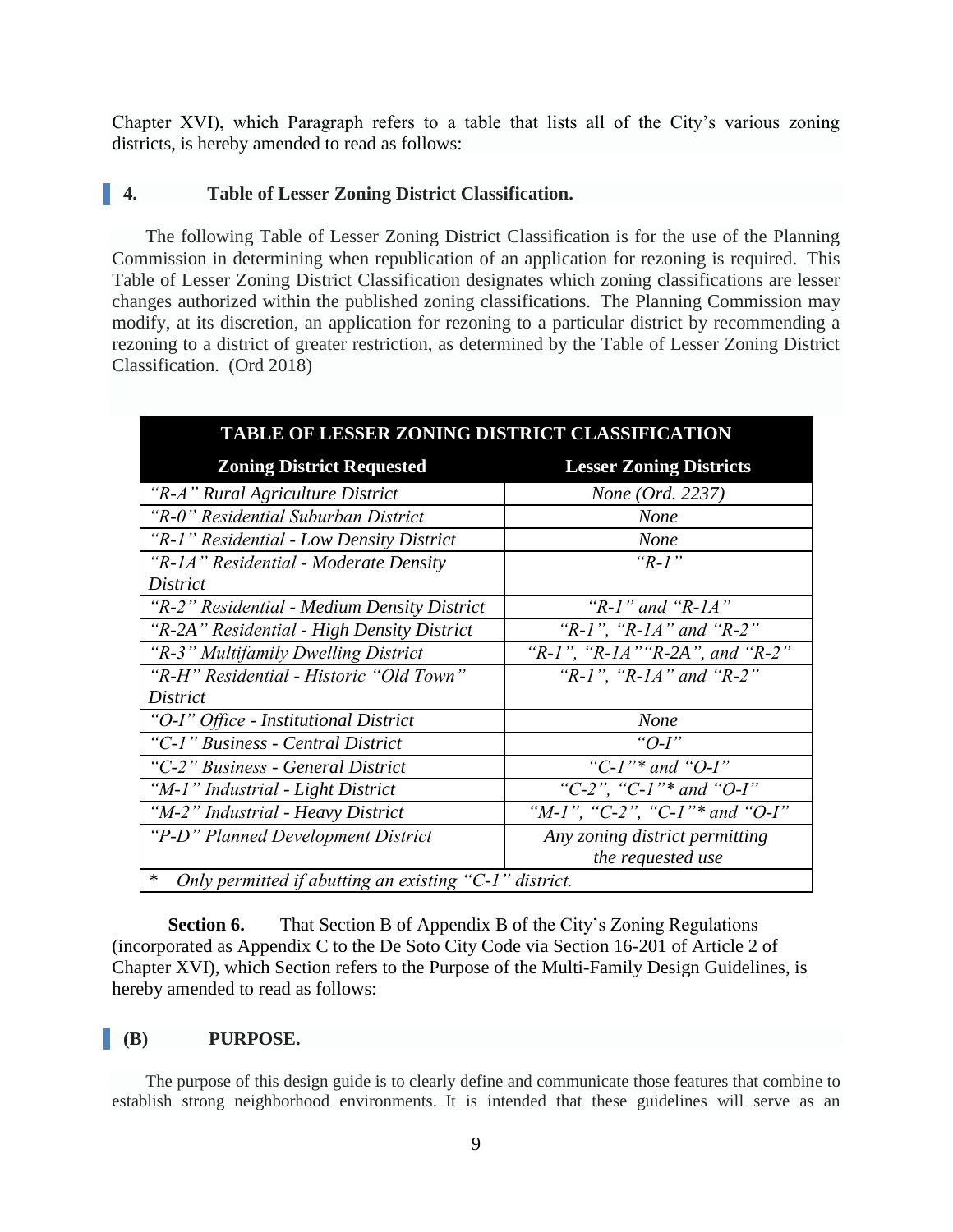educational tool for the public, as a planning and design guide for the development sector, and as a policy guide for the review of proposed developments.

The information provided here is specific to residential infill, high density residential ("R-2A") and multifamily ("R-3") developments. This information is supplemental to the City of De Soto Comprehensive Plan, the Zoning Ordinance, and the Subdivision Regulations, all available at the office of the City Clerk in De Soto City Hall.

This design guide is neither a project file nor a simple recipe for success. Rather, it is an expression of community expectations regarding the importance of providing quality residential neighborhoods. The purpose is to encourage applicants to use these guidelines and to seek innovative and sensitive design solutions most appropriate to the needs of the immediate and surrounding neighborhoods.

**Section 7.**That Appendix A of the City's Zoning Regulations (incorporated as Appendix C to the De Soto City Code via Section 16-201 of Article 2 of Chapter XVI), which codifies land uses permitted in each City zoning district, is hereby amended to read as follows: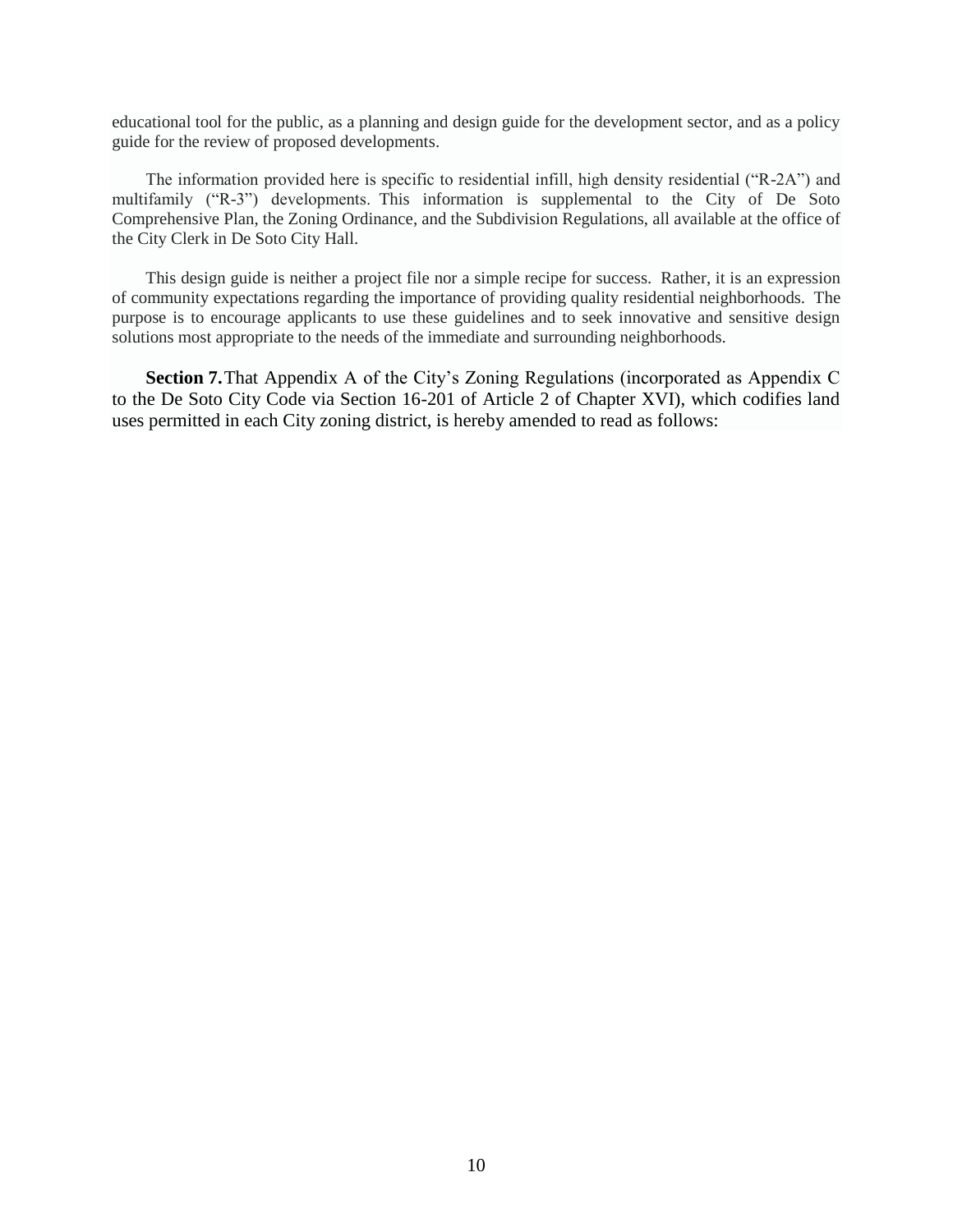# **APPENDIX A. PERMITTED LAND USES BY ZONING DISTRICT**

"R-1A" District Ord 2017; Appendix amended from SIC Code to NAICS Code and reorganized in present format by Ord. 2108; Revised Ord. 2182; "R-A" added Ord. 2237 & 2241

Appendix 'A' is a general listing of permitted and specially permitted land uses. The table is read by cross-referencing the Land Use Descriptions to the Zoning Districts. Permitted land uses are designated by a (P) in the table. Uses permitted only by Special Use Permit are designated (S). Land use categories and subcategories have been derived from the United States Census Bureau's 2007 North American Industry Classification System (NAICS) and are provided in an abridged form herein for ease of use. Additional category and subcategory descriptions may be found online at www.census.gov/naics. Paper copies of the NAICS code list and accompanying descriptions are available upon request in the Office of the City Planner at De Soto City Hall (contains approximately 100 pages).

NAICS industry general classifications are in BOLD CAPS. Major categories (3-digits) and sub-categories (4-digits) are shown in BOLD, Title Case font. Generally, all uses within the each sector are considered allowed as designated by the major and sub-category wherein it is contained unless excepted. Individual exceptions of individual uses in major category or subcategory designations are listed in italics. In the event that elements of Appendix 'A' are found by City staff to be inconsistent with other provisions of these regulations, the Articles of the Zoning Regulations shall prevail.

|      |                                                     |          |          |   |    |                | <b>ZONING DISTRICTS</b> |                |          |              |                |             |           |   |
|------|-----------------------------------------------------|----------|----------|---|----|----------------|-------------------------|----------------|----------|--------------|----------------|-------------|-----------|---|
|      | <b>NAICS USE DESCRIPTION</b>                        | $\bf{R}$ | R        | R | R  | R              | $\bf{R}$                | $\mathbf R$    | $\bf{R}$ | $\mathbf C$  | $\mathbf C$    | $\mathbf 0$ | M         | M |
| 11   | <b>AGRICULTURE, FORESTRY, FISHING &amp; HUNTING</b> | A        | $\bf{0}$ | 1 | 1a | $\overline{2}$ | 2A                      | $\overline{3}$ | H        | $\mathbf{1}$ | $\overline{2}$ | $\bf{I}$    |           | 2 |
| 111  | <b>Crop Production.</b>                             | P        |          |   |    |                |                         |                |          |              |                |             | ${\bf P}$ | P |
| 1114 | <b>Greenhouse, Nursery, Floriculture</b>            | P        |          |   |    |                |                         |                |          | S            | S              |             | P         | P |
| 112  | <b>Animal Production.</b>                           | P        |          |   |    |                |                         |                |          |              |                |             | S         | S |
|      | 112112 Feedlot, Cattle                              |          |          |   |    |                |                         |                |          |              |                |             |           | S |
|      | 112210 Feedlot, Swine                               |          |          |   |    |                |                         |                |          |              |                |             |           | S |
|      | 112290 Kennel/Pet Production                        | S        |          |   |    |                |                         |                |          |              |                |             |           | S |
|      | 11236 Other Poultry                                 | P        |          |   |    |                |                         |                |          |              |                |             |           | S |
|      | 112410 Feedlot, Sheep (Ovine)                       | S        |          |   |    |                |                         |                |          |              |                |             |           | S |
| 1129 | <b>Other Animal</b>                                 | P        |          |   |    |                |                         |                |          |              |                |             |           | S |
| 113  | <b>Forestry and Logging</b>                         | P        |          |   |    |                |                         |                |          |              |                |             | S         | S |
| 1132 | <b>Forest Nursery/Gathering of Forest Products</b>  | P        |          |   |    |                |                         |                |          |              |                |             |           |   |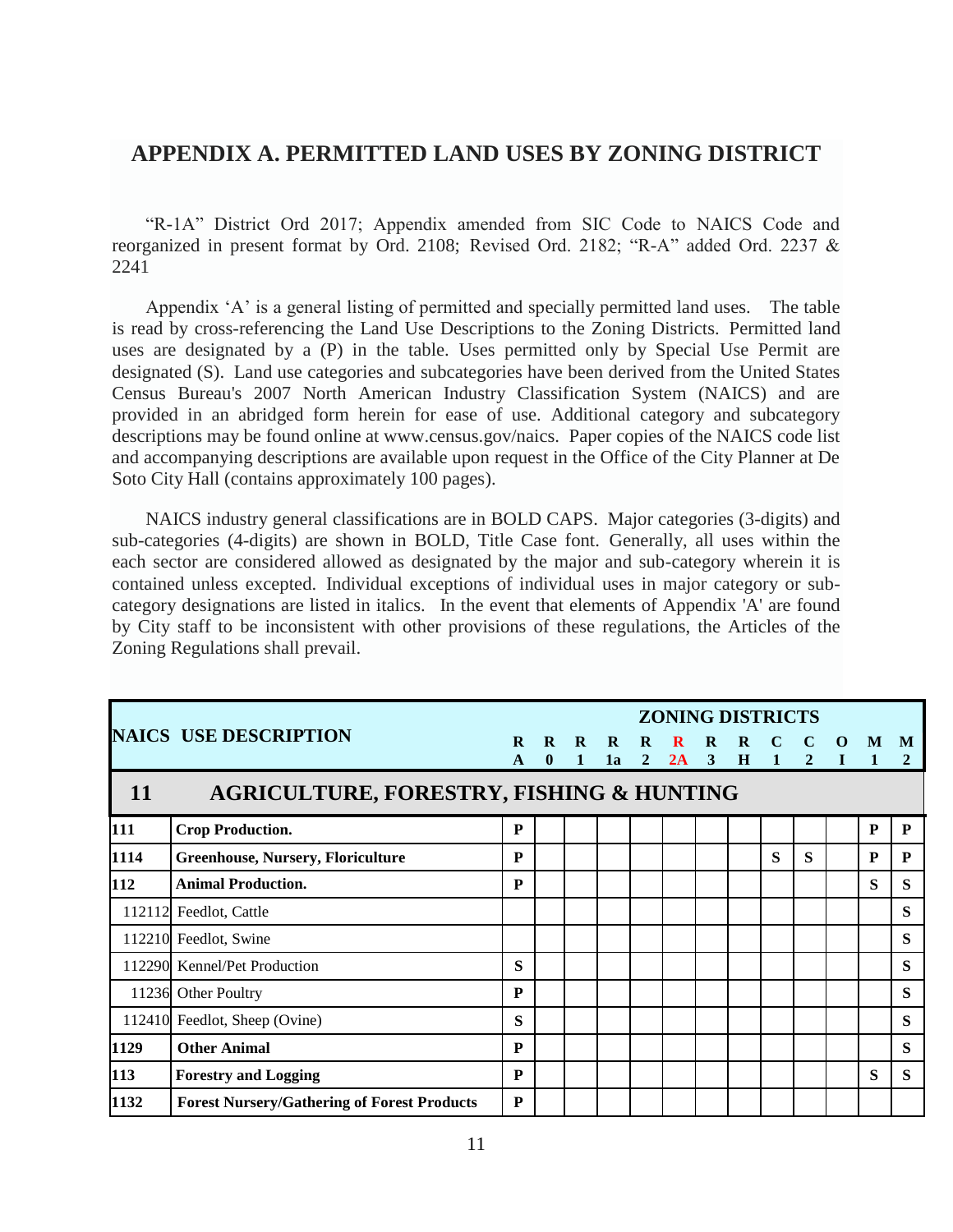|        | <b>ZONING DISTRICTS</b>                                                         |                          |                         |                             |         |                            |         |                              |        |              |                |           |                   |                     |
|--------|---------------------------------------------------------------------------------|--------------------------|-------------------------|-----------------------------|---------|----------------------------|---------|------------------------------|--------|--------------|----------------|-----------|-------------------|---------------------|
|        | <b>NAICS USE DESCRIPTION</b>                                                    | $\bf{R}$<br>$\mathbf{A}$ | $\mathbf R$<br>$\bf{0}$ | $\mathbf R$<br>$\mathbf{1}$ | R<br>1a | $\bf{R}$<br>$\overline{2}$ | 2A      | R<br>$\overline{\mathbf{3}}$ | R<br>H | $\mathbf{1}$ | $\overline{2}$ | O<br>I    | M<br>$\mathbf{1}$ | M<br>$\overline{2}$ |
| 114    | <b>Fishing, Hunting and Trapping</b><br>(unless by depredation or other permit) | S                        |                         |                             |         |                            |         |                              |        |              |                |           | S                 | S                   |
| 115    | <b>Support Activities for Agriculture, Forestry</b>                             | S                        |                         |                             |         |                            |         |                              |        |              |                |           | ${\bf S}$         | ${\bf S}$           |
| 115112 | <b>Agrichemical Spray Contractor</b>                                            |                          |                         |                             |         |                            |         |                              |        |              |                |           |                   | S                   |
|        | 115210 Livestock Spraying                                                       |                          |                         |                             |         |                            |         |                              |        |              |                |           |                   | S                   |
|        | 115210 Horse Boarding & Training (exc. racehorses)                              | ${\bf P}$                |                         |                             |         |                            |         |                              |        |              |                |           |                   | ${\bf P}$           |
| 21     | MINING (Ord. 2006)                                                              |                          |                         |                             |         |                            |         |                              |        |              |                |           |                   |                     |
| 211    | <b>Oil and Gas Extraction</b>                                                   |                          |                         |                             |         |                            |         |                              |        |              |                |           |                   | ${\bf S}$           |
| 212    | Mining (except Oil and Gas)                                                     | S                        | S                       | S                           | S       | S                          | S       | S                            |        |              | S              | ${\bf S}$ | S                 | $\bf S$             |
| 21231  | Stone Mining and Quarrying                                                      | S                        | S                       | S                           | S       | S                          | $\bf S$ | S                            |        |              | ${\bf S}$      | S         | S                 | S                   |
| 21232  | Sand, Gravel, Clay, & Ceramic Mining                                            | S                        | S                       | S                           | S       | S                          | $\bf S$ | S                            |        |              | ${\bf S}$      | S         | S                 | S                   |
| 212399 | Asbestos mining or beneficiating                                                |                          |                         |                             |         |                            |         |                              |        |              |                |           |                   | S                   |
| 213    | <b>Support Activities for Mining</b>                                            |                          |                         |                             |         |                            |         |                              |        |              | S              | S         | S                 | S                   |
| 22     | <b>UTILITIES</b>                                                                |                          |                         |                             |         |                            |         |                              |        |              |                |           |                   |                     |
| 2211   | <b>Electric Power Generation, Transmission/Dist</b>                             |                          |                         |                             |         |                            |         |                              |        |              | S              | ${\bf S}$ | ${\bf P}$         | ${\bf P}$           |
| 22111  | <b>Electric Power Generation</b>                                                |                          |                         |                             |         |                            |         |                              |        |              |                |           |                   | ${\bf P}$           |
| 2212   | <b>Natural Gas Distribution</b>                                                 |                          |                         |                             |         |                            |         |                              |        |              | ${\bf S}$      | S         | ${\bf P}$         | ${\bf P}$           |
| 2213   | Water, Sewage & Other                                                           |                          |                         |                             |         |                            |         |                              |        |              |                |           | S                 | S                   |
| 22132  | <b>Sewage Treatment Facilities</b>                                              |                          |                         |                             |         |                            |         |                              |        |              |                |           |                   | S                   |
| 23     | <b>CONSTRUCTION</b>                                                             |                          |                         |                             |         |                            |         |                              |        |              |                |           |                   |                     |
| 236    | <b>Construction of Buildings (Contractors)</b>                                  |                          |                         |                             |         |                            |         |                              |        |              |                |           | S                 | ${\bf P}$           |
| 237    | <b>Heavy and Civil Engineering Construction</b>                                 |                          |                         |                             |         |                            |         |                              |        |              |                |           | S                 | ${\bf P}$           |
| 238    | <b>Specialty Trade Contractors</b>                                              |                          |                         |                             |         |                            |         |                              |        |              |                |           | S                 | ${\bf P}$           |
| 31     | <b>MANUFACTURING</b>                                                            |                          |                         |                             |         |                            |         |                              |        |              |                |           |                   |                     |
| 311    | <b>Food Manufacturing</b>                                                       |                          |                         |                             |         |                            |         |                              |        |              | ${\bf S}$      |           | $\bf S$           | ${\bf P}$           |
| 3111   | <b>Animal Food Mfg</b>                                                          |                          |                         |                             |         |                            |         |                              |        |              |                |           |                   | S                   |
| 3112   | <b>Grain &amp; Oilseed Milling</b>                                              |                          |                         |                             |         |                            |         |                              |        |              |                |           |                   | S                   |
| 3116   | <b>Animal Slaughtering &amp; Processing</b>                                     |                          |                         |                             |         |                            |         |                              |        |              |                |           |                   | S                   |
| 312    | <b>Beverage &amp; Tobacco Product Mfg</b>                                       |                          |                         |                             |         |                            |         |                              |        |              |                |           | S                 | S                   |
| 313    | <b>Textile Mills</b>                                                            |                          |                         |                             |         |                            |         |                              |        |              |                |           | S                 | ${\bf P}$           |
| 314    | <b>Textile Product Mills</b>                                                    |                          |                         |                             |         |                            |         |                              |        |              |                |           | S                 | P                   |
| 315    | <b>Apparel Manufacturing</b>                                                    |                          |                         |                             |         |                            |         |                              |        |              |                |           | S                 | ${\bf P}$           |
| 316    | <b>Leather &amp; Allied Product Manufacturing</b>                               |                          |                         |                             |         |                            |         |                              |        |              |                |           |                   | $S_{\text{}}$       |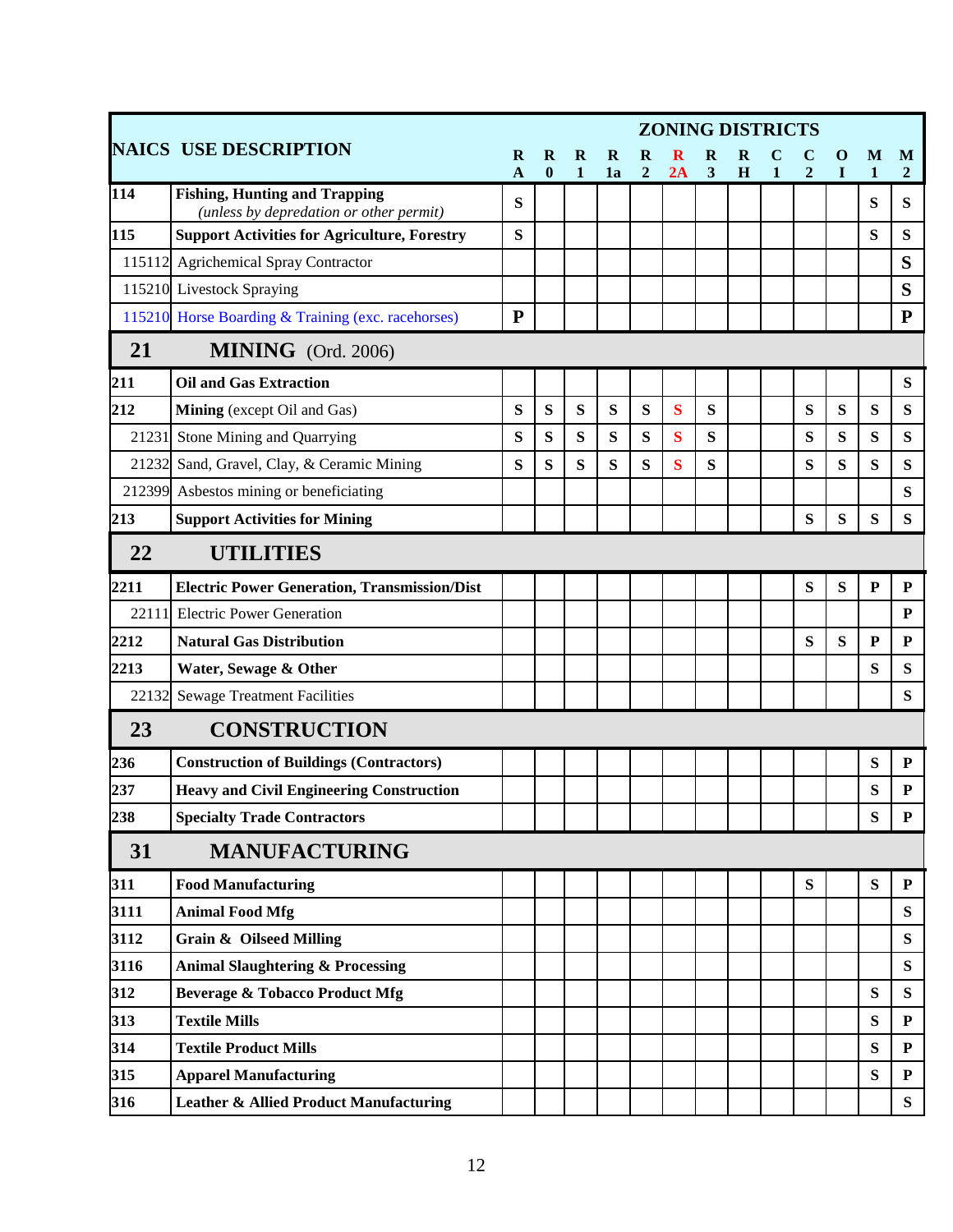|                  |                                                  | <b>ZONING DISTRICTS</b> |                       |                   |         |                            |    |                         |   |              |                |        |             |                     |
|------------------|--------------------------------------------------|-------------------------|-----------------------|-------------------|---------|----------------------------|----|-------------------------|---|--------------|----------------|--------|-------------|---------------------|
|                  | <b>NAICS USE DESCRIPTION</b>                     | R<br>A                  | R<br>$\boldsymbol{0}$ | R<br>$\mathbf{1}$ | R<br>1a | $\bf{R}$<br>$\overline{2}$ | 2A | $\overline{\mathbf{3}}$ | H | $\mathbf{1}$ | $\overline{2}$ | O<br>T | M<br>1      | M<br>$\overline{2}$ |
| 321              | <b>Wood Product Manufacturing</b>                |                         |                       |                   |         |                            |    |                         |   |              |                |        | S           | P                   |
| 322              | <b>Paper Manufacturing</b>                       |                         |                       |                   |         |                            |    |                         |   |              |                |        |             | S                   |
| 323              | <b>Printing and Related Support Activities</b>   |                         |                       |                   |         |                            |    |                         |   |              | S              | S      | S           | ${\bf P}$           |
| 324              | <b>Petroleum and Coal Products Mfg</b>           |                         |                       |                   |         |                            |    |                         |   |              |                |        |             | S                   |
|                  | 324121 Asphalt/Bitumen Manufacture, Bulk Storage |                         |                       |                   |         |                            |    |                         |   |              |                |        |             | S                   |
| 325              | <b>Chemical Manufacturing</b>                    |                         |                       |                   |         |                            |    |                         |   |              |                |        |             | S                   |
|                  | 325110 Manufacture of Gas from Coal or Oil       |                         |                       |                   |         |                            |    |                         |   |              |                |        |             | S                   |
|                  | 325181 Acid/Alkali Plant, Formulation, Storage   |                         |                       |                   |         |                            |    |                         |   |              |                |        |             | S                   |
| 325181           | Acid/Alkali Plant, Formulation                   |                         |                       |                   |         |                            |    |                         |   |              |                |        |             | S                   |
|                  | 325199 Acid/Alkali Storage                       |                         |                       |                   |         |                            |    |                         |   |              |                |        |             | ${\bf S}$           |
| 325314           | <b>Compost Manufacturing</b>                     | S                       |                       |                   |         |                            |    |                         |   |              |                |        |             | S                   |
|                  | 325920 Explosives Manufacturing                  |                         |                       |                   |         |                            |    |                         |   |              |                |        |             | ${\bf S}$           |
| 326              | <b>Plastics and Rubber Products Mfg</b>          |                         |                       |                   |         |                            |    |                         |   |              |                |        | S           | ${\bf P}$           |
| 327              | <b>Nonmetallic Mineral Product Mfg</b>           |                         |                       |                   |         |                            |    |                         |   |              |                |        | S           | ${\bf P}$           |
| 327999           | <b>Asbestos Production</b>                       |                         |                       |                   |         |                            |    |                         |   |              |                |        |             | S                   |
| 331              | <b>Primary Metal Manufacturing</b>               |                         |                       |                   |         |                            |    |                         |   |              |                |        |             | S                   |
| 332              | <b>Fabricated Metal Product Manufacturing</b>    |                         |                       |                   |         |                            |    |                         |   |              |                |        |             | S                   |
|                  | 332995 Missile, Ordinance & Similar Mfg          |                         |                       |                   |         |                            |    |                         |   |              |                |        |             | S                   |
| 333              | <b>Machinery Manufacturing</b>                   |                         |                       |                   |         |                            |    |                         |   |              |                |        | S           | $\mathbf{P}$        |
| 334              | <b>Computer and Electronic Product Mfg</b>       |                         |                       |                   |         |                            |    |                         |   |              |                |        | S           | $\mathbf{P}$        |
| 335              | Electrical Equip, Appliance & Component Mfg.     |                         |                       |                   |         |                            |    |                         |   |              |                |        | S           | ${\bf P}$           |
|                  | 33591 Battery Manufacture or Recycling           |                         |                       |                   |         |                            |    |                         |   |              |                |        | S           | S                   |
| 336              | <b>Transportation Equipment Manufacturing</b>    |                         |                       |                   |         |                            |    |                         |   |              |                |        | S           | ${\bf P}$           |
|                  | 336340 Brake Lining Mfg, Recycling               |                         |                       |                   |         |                            |    |                         |   |              |                |        |             | ${\bf S}$           |
| 336414<br>336419 | Guided Missile Manufacturing                     |                         |                       |                   |         |                            |    |                         |   |              |                |        |             | S                   |
| 337              | <b>Furniture and Related Product Mfg</b>         |                         |                       |                   |         |                            |    |                         |   |              |                |        | S           | ${\bf P}$           |
| 339              | <b>Miscellaneous Manufacturing</b>               |                         |                       |                   |         |                            |    |                         |   |              |                |        | S           | S                   |
| 42               | <b>WHOLESALE TRADE</b>                           |                         |                       |                   |         |                            |    |                         |   |              |                |        |             |                     |
| 423              | <b>Merchant Wholesalers, Durable</b>             |                         |                       |                   |         |                            |    |                         |   |              | ${\bf P}$      |        | ${\bf P}$   | ${\bf P}$           |
| 4231             | Motor Vehicle & Motor Vehicle Parts              |                         |                       |                   |         |                            |    |                         |   |              | S              |        | P           | $\mathbf{P}$        |
| 4233             | <b>Lumber &amp; Other Construction Mat'l</b>     |                         |                       |                   |         |                            |    |                         |   |              | S              |        | ${\bf P}$   | ${\bf P}$           |
| 4235             | Metal & Mineral (except Petroleum)               |                         |                       |                   |         |                            |    |                         |   |              | S              |        | ${\bf P}$   | ${\bf P}$           |
| 4238             | <b>Machinery, Equipment &amp; Supplies</b>       |                         |                       |                   |         |                            |    |                         |   |              | S              |        | $\mathbf P$ | ${\bf P}$           |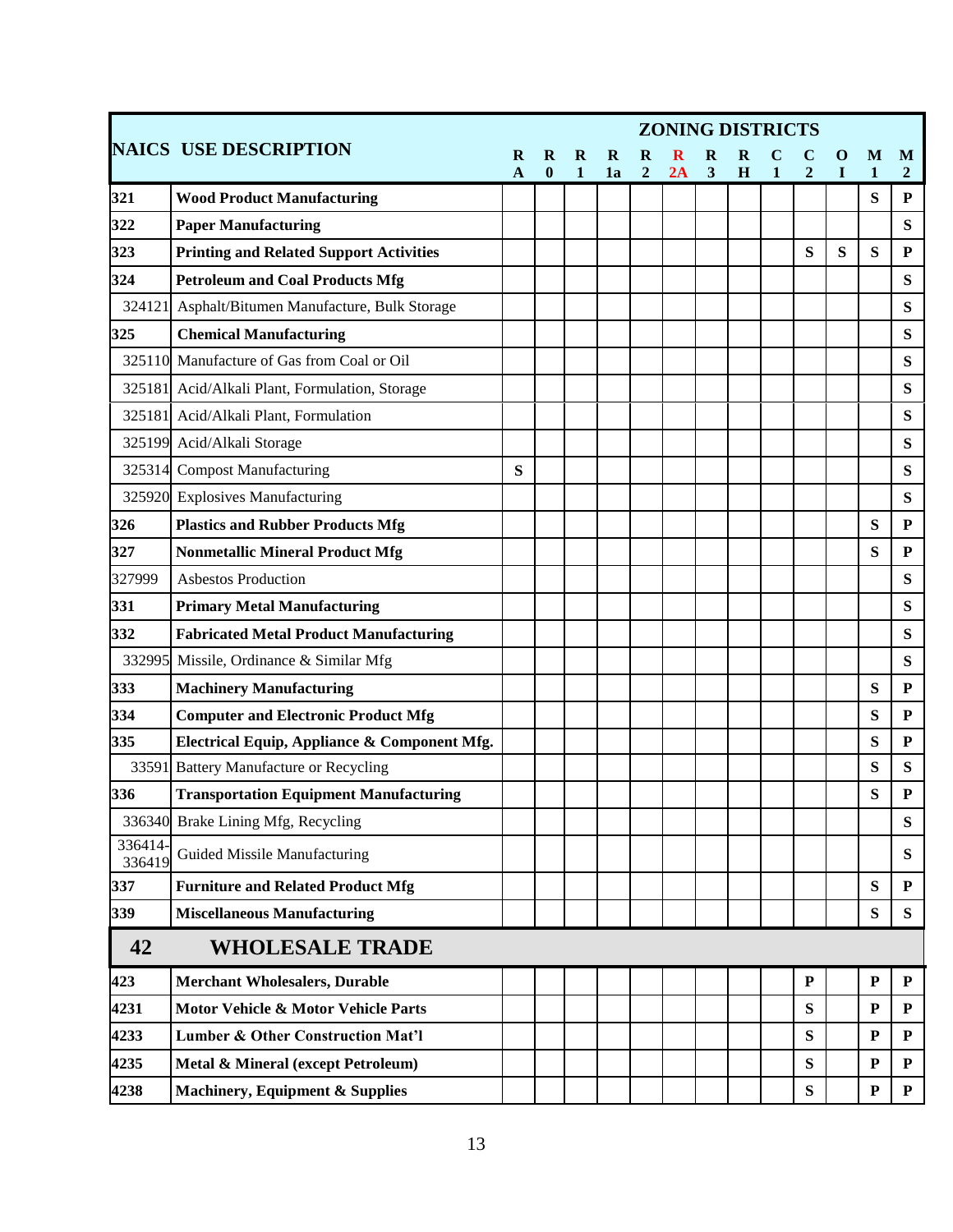|       |                                                      | <b>ZONING DISTRICTS</b>  |               |                   |         |                            |    |        |        |              |                |           |             |                     |
|-------|------------------------------------------------------|--------------------------|---------------|-------------------|---------|----------------------------|----|--------|--------|--------------|----------------|-----------|-------------|---------------------|
|       | <b>NAICS USE DESCRIPTION</b>                         | $\bf{R}$<br>$\mathbf{A}$ | R<br>$\bf{0}$ | R<br>$\mathbf{1}$ | R<br>1a | $\bf{R}$<br>$\overline{2}$ | 2A | R<br>3 | R<br>H | $\mathbf{1}$ | $\overline{2}$ | O<br>I    | M<br>1      | M<br>$\overline{2}$ |
| 424   | <b>Merchant Wholesalers, Non-Durable Goods</b>       |                          |               |                   |         |                            |    |        |        |              | P              |           | $\mathbf P$ | P                   |
|       | 424520 Livestock Merchant Wholesalers                | S                        |               |                   |         |                            |    |        |        |              |                |           | P           | ${\bf P}$           |
| 4246  | <b>Chemical &amp; Allied Products</b>                |                          |               |                   |         |                            |    |        |        |              | S              |           | P           | ${\bf P}$           |
| 4247  | <b>Petroleum &amp; Petroleum Products</b>            |                          |               |                   |         |                            |    |        |        |              | S              |           | P           | ${\bf P}$           |
| 425   | <b>Wholesale Electronic Markets, Agents, Brokers</b> |                          |               |                   |         |                            |    |        |        |              | ${\bf P}$      |           | ${\bf P}$   | ${\bf P}$           |
| 44-45 | <b>RETAIL TRADE</b>                                  |                          |               |                   |         |                            |    |        |        |              |                |           |             |                     |
| 441   | <b>Motor Vehicle &amp; Vehicle Parts Dealers</b>     |                          |               |                   |         |                            |    |        |        |              | ${\bf P}$      |           | ${\bf P}$   |                     |
| 442   | <b>Furniture &amp; Home Furnishings Stores</b>       |                          |               |                   |         |                            |    |        |        | ${\bf P}$    | ${\bf P}$      | S         |             |                     |
| 443   | <b>Electronics &amp; Appliance Stores</b>            |                          |               |                   |         |                            |    |        |        | ${\bf P}$    | ${\bf P}$      | S         |             |                     |
| 444   | <b>Building Material &amp; Garden Equipment/Supp</b> |                          |               |                   |         |                            |    |        |        | S            | ${\bf P}$      |           | ${\bf P}$   |                     |
| 445   | Food & Beverage Stores                               |                          |               |                   |         |                            |    |        |        | ${\bf P}$    | $\mathbf P$    | S         |             |                     |
| 446   | <b>Health &amp; Personal Care Stores</b>             |                          |               |                   |         |                            |    |        |        | P            | ${\bf P}$      | ${\bf S}$ |             |                     |
| 447   | <b>Gasoline Stations</b>                             |                          |               |                   |         |                            |    |        |        | S            | ${\bf P}$      | S         | ${\bf P}$   |                     |
| 448   | <b>Clothing &amp; Clothing Accessories</b>           |                          |               |                   |         |                            |    |        |        | P            | ${\bf P}$      | ${\bf S}$ |             |                     |
| 451   | Sporting Goods, Hobby, Book & Music                  |                          |               |                   |         |                            |    |        |        | P            | ${\bf P}$      | ${\bf S}$ |             |                     |
| 452   | <b>General Merchandise</b>                           |                          |               |                   |         |                            |    |        |        | ${\bf P}$    | ${\bf P}$      | S         |             |                     |
| 4521  | <b>Department Stores</b>                             |                          |               |                   |         |                            |    |        |        | S            | ${\bf P}$      |           |             |                     |
| 45291 | Warehouse Clubs & Supercenters                       |                          |               |                   |         |                            |    |        |        | S            | ${\bf P}$      |           |             |                     |
| 453   | <b>Miscellaneous Store Retailers</b>                 |                          |               |                   |         |                            |    |        |        | P            | ${\bf P}$      | S         |             |                     |
| 454   | <b>Non-Store Retailers</b>                           |                          |               |                   |         |                            |    |        |        | P            | ${\bf P}$      | S         |             |                     |
| 48-49 | <b>TRANSPORTATION &amp; WAREHOUSING</b>              |                          |               |                   |         |                            |    |        |        |              |                |           |             |                     |
| 481   | <b>Air Transportation</b>                            |                          |               |                   |         |                            |    |        |        |              | S              | S         | P           | P                   |
| 482   | <b>Rail Transportation</b>                           |                          |               |                   |         |                            |    |        |        |              | S              | ${\bf S}$ | ${\bf P}$   | $\mathbf P$         |
| 483   | <b>Water Transportation</b>                          |                          |               |                   |         |                            |    |        |        |              | S              | S         | ${\bf P}$   | ${\bf P}$           |
| 484   | <b>Truck Transportation</b>                          |                          |               |                   |         |                            |    |        |        |              |                |           | ${\bf P}$   | ${\bf P}$           |
| 485   | <b>Transit &amp; Ground Passenger Transportation</b> |                          |               |                   |         |                            |    |        |        |              |                |           | ${\bf P}$   | ${\bf P}$           |
| 4853  | <b>Taxi &amp; Limousine Service</b>                  |                          |               |                   |         |                            |    |        |        |              | S              |           | ${\bf P}$   | ${\bf P}$           |
| 4854  | <b>School &amp; Employee Bus Trans</b>               |                          |               |                   |         |                            |    |        |        |              | S              | S         | $\mathbf P$ | ${\bf P}$           |
| 486   | <b>Pipeline Transportation</b>                       |                          |               |                   |         |                            |    |        |        |              | ${\bf S}$      | ${\bf S}$ | ${\bf P}$   | ${\bf P}$           |
| 487   | <b>Scenic &amp; Sightseeing Transportation</b>       |                          |               |                   |         |                            |    |        |        |              | S              | ${\bf S}$ | ${\bf P}$   | ${\bf P}$           |
| 488   | <b>Support Activities for Transportation</b>         |                          |               |                   |         |                            |    |        |        | S            | S              | S         | ${\bf P}$   | ${\bf P}$           |
| 491   | <b>Postal Service</b>                                |                          |               |                   |         |                            |    |        |        |              | S              | S         | ${\bf P}$   | ${\bf P}$           |
| 492   | <b>Couriers &amp; Messengers</b>                     |                          |               |                   |         |                            |    |        |        |              | ${\bf S}$      | ${\bf S}$ | ${\bf P}$   | ${\bf P}$           |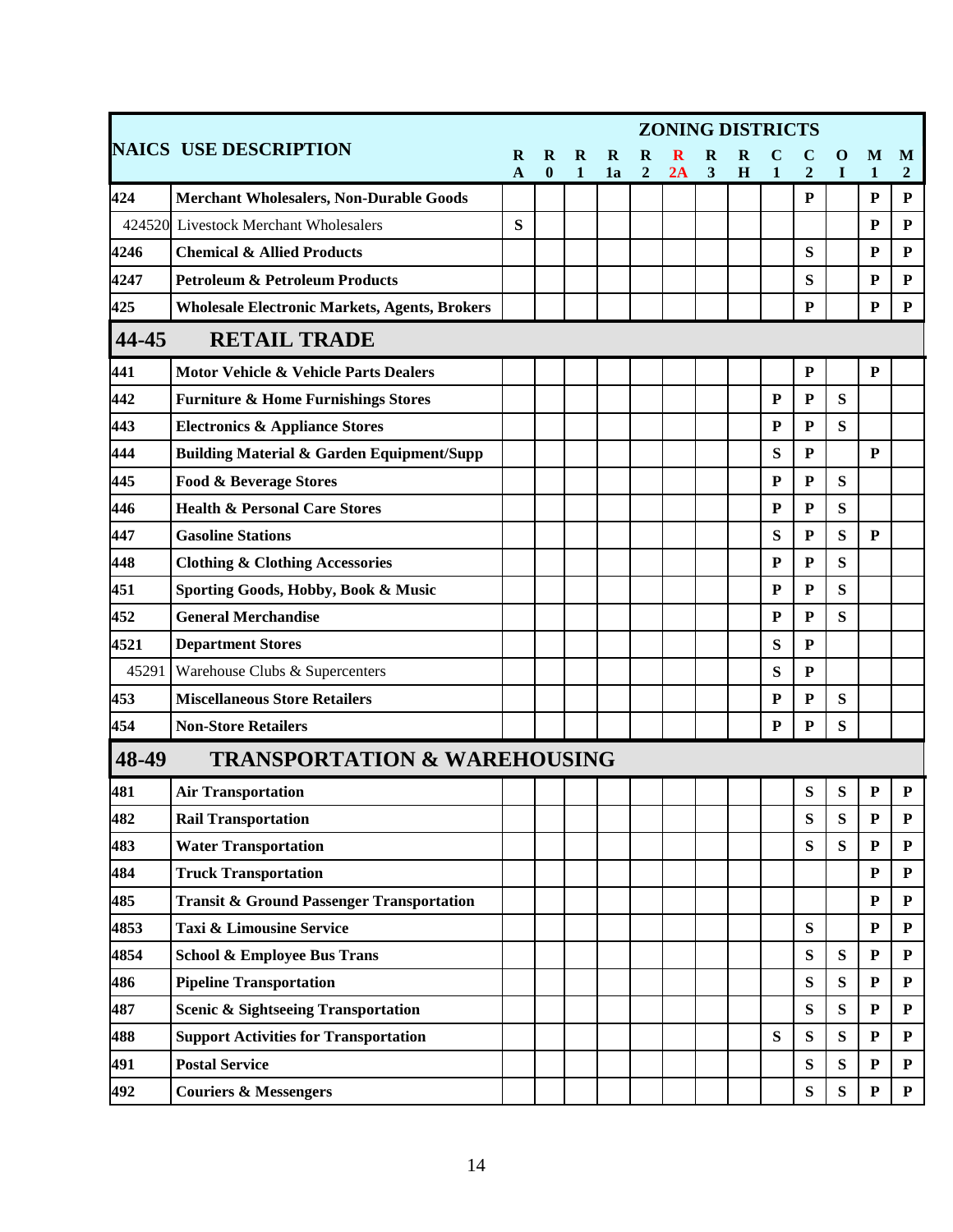|      |                                                                                              | <b>ZONING DISTRICTS</b>  |               |                   |                   |                            |         |                          |           |              |                |           |                   |                     |
|------|----------------------------------------------------------------------------------------------|--------------------------|---------------|-------------------|-------------------|----------------------------|---------|--------------------------|-----------|--------------|----------------|-----------|-------------------|---------------------|
|      | <b>NAICS USE DESCRIPTION</b>                                                                 | $\bf{R}$<br>$\mathbf{A}$ | R<br>$\bf{0}$ | R<br>$\mathbf{1}$ | $\mathbf R$<br>1a | $\bf{R}$<br>$\overline{2}$ | R<br>2A | $\bf{R}$<br>$\mathbf{3}$ | R<br>H    | $\mathbf{1}$ | $\overline{2}$ | O<br>T    | M<br>$\mathbf{1}$ | M<br>$\overline{2}$ |
| 493  | <b>Warehousing &amp; Storage</b>                                                             |                          |               |                   |                   |                            |         |                          |           |              |                |           | ${\bf P}$         | ${\bf P}$           |
| 51   | <b>INFORMATION</b>                                                                           |                          |               |                   |                   |                            |         |                          |           |              |                |           |                   |                     |
| 511  | <b>Publishing Industries</b> (except Internet)                                               |                          |               |                   |                   |                            |         |                          |           | S            | S              | ${\bf P}$ | ${\bf P}$         | ${\bf P}$           |
| 512  | <b>Motion Picture &amp; Sound Recording Industries</b>                                       |                          |               |                   |                   |                            |         |                          |           | S            | S              | P         | P                 |                     |
| 515  | <b>Broadcasting</b> (except Internet)                                                        |                          |               |                   |                   |                            |         |                          |           | S            | S              | ${\bf P}$ | P                 |                     |
| 517  | <b>Telecommunications</b>                                                                    |                          |               |                   |                   |                            |         |                          |           | S            | S              | S         | S                 | S                   |
| 518  | Data Processing, Internet Providers & Web<br><b>Search Portals</b>                           |                          |               |                   |                   |                            |         |                          |           | P            | P              | P         | P                 |                     |
| 519  | <b>Other Information Services</b>                                                            |                          |               |                   |                   |                            |         |                          |           | S            | $\mathbf{P}$   | ${\bf P}$ | ${\bf P}$         |                     |
| 52   | <b>FINANCE &amp; INSURANCE</b>                                                               |                          |               |                   |                   |                            |         |                          |           |              |                |           |                   |                     |
| 521  | <b>Monetary Authorities-Central Bank</b>                                                     |                          |               |                   |                   |                            |         |                          |           | ${\bf P}$    | ${\bf P}$      | ${\bf P}$ | S                 |                     |
| 522  | <b>Credit Intermediation &amp; Related Activities</b>                                        |                          |               |                   |                   |                            |         |                          |           | $\mathbf{P}$ | ${\bf P}$      | P         | S                 |                     |
| 523  | <b>Securities, Commodity Contracts, Other</b><br><b>Financial Investments and Activities</b> |                          |               |                   |                   |                            |         |                          |           | P            | $\mathbf{P}$   | P         | S                 |                     |
| 524  | <b>Insurance Carriers &amp; Related Activities</b>                                           |                          |               |                   |                   |                            |         |                          |           | P            | $\mathbf{P}$   | P         | S                 |                     |
| 525  | <b>Funds, Trusts, Other Financial Vehicles</b>                                               |                          |               |                   |                   |                            |         |                          |           | ${\bf P}$    | ${\bf P}$      | ${\bf P}$ | S                 |                     |
| 53   | REAL ESTATE, RENTALS, LEASING                                                                |                          |               |                   |                   |                            |         |                          |           |              |                |           |                   |                     |
| 531  | Real Estate-Leasing, Sales, Management                                                       |                          |               |                   |                   |                            |         |                          |           | $\mathbf{P}$ | $\mathbf{P}$   | ${\bf P}$ |                   |                     |
|      | 53113 Lessors of Mini-Warehouses & Self Storage Units                                        |                          |               |                   |                   |                            |         |                          |           |              | S              |           | $\mathbf{P}$      | ${\bf P}$           |
| 532  | Rental & Leasing Services-Auto,<br><b>Consumer Goods, Machinery/Equipment</b>                |                          |               |                   |                   |                            |         |                          |           | P            | S              | P         |                   |                     |
| 5321 | <b>Automotive Equipment Rental, Leasing</b>                                                  |                          |               |                   |                   |                            |         |                          |           |              | P              |           | P                 |                     |
| 5322 | <b>Consumer Goods Rental</b>                                                                 |                          |               |                   |                   |                            |         |                          |           | P            | P              |           |                   |                     |
|      | 532230 Video Tape Rental                                                                     |                          |               |                   |                   |                            |         |                          |           | ${\bf P}$    | ${\bf P}$      | S         |                   |                     |
| 5324 | Commercial & Industrial Machinery &<br><b>Equipment Rental &amp; Leasing</b>                 |                          |               |                   |                   |                            |         |                          |           |              | S              |           | P                 | P                   |
| 533  | <b>Leasing of Non-Financial Tangible Assets</b>                                              |                          |               |                   |                   |                            |         |                          |           | $\mathbf{P}$ | ${\bf P}$      | ${\bf P}$ |                   |                     |
| 54   | PROFESSIONAL, SCIENTIFIC, & TECHNICAL SERVICES                                               |                          |               |                   |                   |                            |         |                          |           |              |                |           |                   |                     |
| 5411 | <b>Legal Services</b>                                                                        |                          |               |                   |                   |                            |         |                          | S         | ${\bf S}$    | ${\bf P}$      | ${\bf P}$ | ${\bf P}$         | ${\bf P}$           |
| 5412 | <b>Accounting, Tax Prep, Bookkeeping, PR Svs</b>                                             |                          |               |                   |                   |                            |         |                          | ${\bf S}$ | ${\bf S}$    | P              | P         | ${\bf P}$         | ${\bf P}$           |
| 5413 | Architectural, Engineering, & Related Svs                                                    |                          |               |                   |                   |                            |         |                          | S         | S            | $\mathbf{P}$   | ${\bf P}$ | ${\bf P}$         | ${\bf P}$           |
| 5414 | <b>Specialized Design Services</b>                                                           |                          |               |                   |                   |                            |         |                          | S         | S            | $\mathbf{P}$   | ${\bf P}$ | ${\bf P}$         | ${\bf P}$           |
| 5415 | <b>Computer Systems Design &amp; Related Svs</b>                                             |                          |               |                   |                   |                            |         |                          | S         | S            | ${\bf P}$      | ${\bf P}$ | ${\bf P}$         | ${\bf P}$           |
| 5416 | Management, Scientific, & Technical Consulting                                               |                          |               |                   |                   |                            |         |                          | S         | S            | ${\bf P}$      | ${\bf P}$ | ${\bf P}$         | ${\bf P}$           |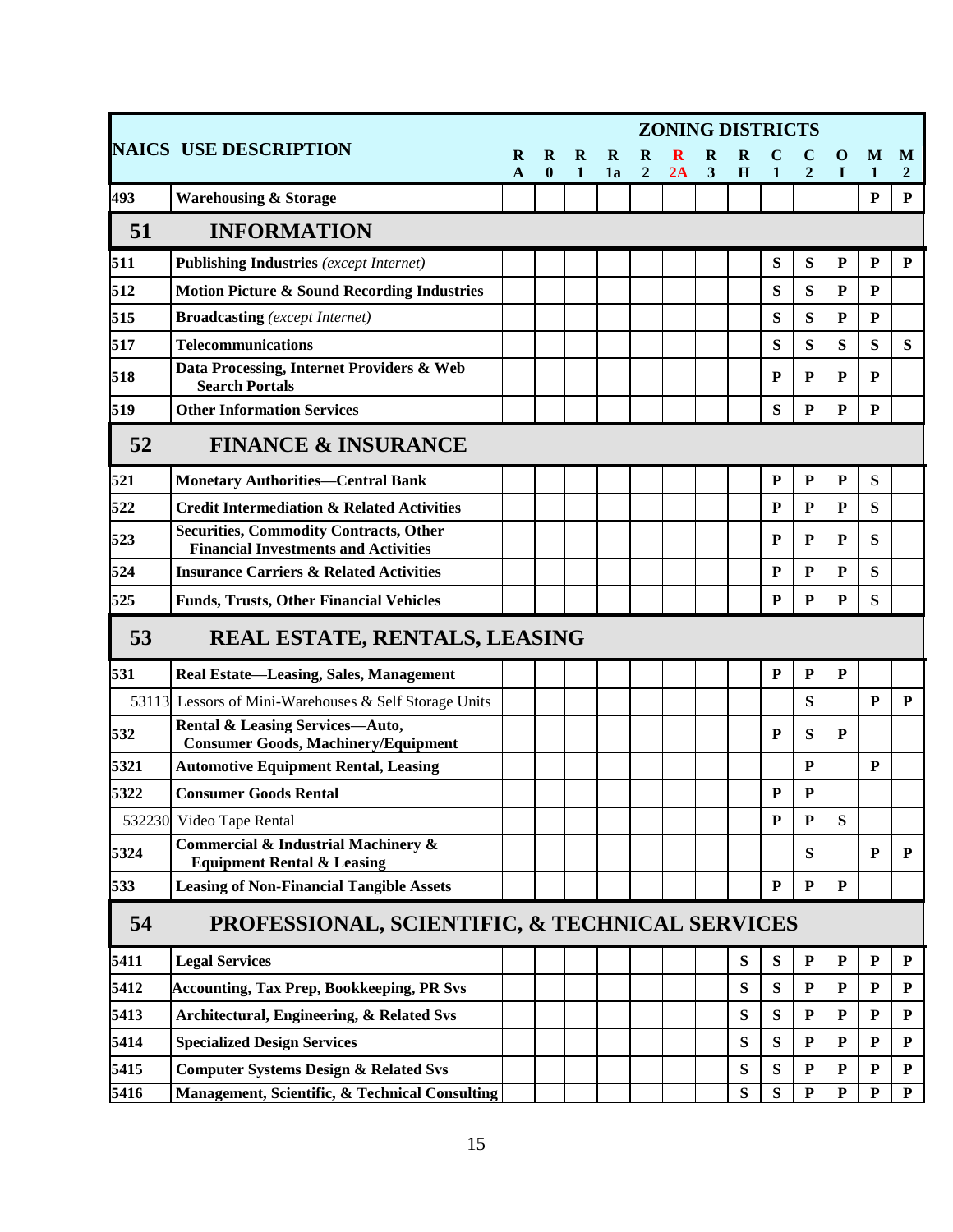|                                                                                            |                                                                                 | <b>ZONING DISTRICTS</b> |               |                          |                |                               |         |                                     |        |              |                |                      |                   |                     |
|--------------------------------------------------------------------------------------------|---------------------------------------------------------------------------------|-------------------------|---------------|--------------------------|----------------|-------------------------------|---------|-------------------------------------|--------|--------------|----------------|----------------------|-------------------|---------------------|
|                                                                                            | <b>NAICS USE DESCRIPTION</b>                                                    | R<br>$\mathbf{A}$       | R<br>$\bf{0}$ | $\bf{R}$<br>$\mathbf{1}$ | $\bf{R}$<br>1a | $\mathbf R$<br>$\overline{2}$ | R<br>2A | $\bf{R}$<br>$\overline{\mathbf{3}}$ | R<br>H | $\mathbf{1}$ | $\overline{2}$ | $\bf{0}$<br>$\bf{I}$ | M<br>$\mathbf{1}$ | M<br>$\overline{2}$ |
| 5417                                                                                       | <b>Scientific Research &amp; Development</b>                                    |                         |               |                          |                |                               |         |                                     | S      | S            | $\mathbf P$    | $\mathbf P$          | P                 | $\mathbf P$         |
|                                                                                            | 541711 Analytical Laboratories                                                  |                         |               |                          |                |                               |         |                                     |        |              |                | S                    | S                 | S                   |
| 5418                                                                                       | <b>Advertising, Public Relations, &amp; Related Svs</b>                         |                         |               |                          |                |                               |         |                                     | S      | S            | $\mathbf P$    | ${\bf P}$            | ${\bf P}$         | ${\bf P}$           |
| 5419                                                                                       | Other Professional, Scientific & Technical<br><b>Services</b>                   |                         |               |                          |                |                               |         |                                     | S      | S            | ${\bf P}$      | P                    | ${\bf P}$         | P                   |
|                                                                                            | 54192 Photographic Services                                                     |                         |               |                          |                |                               |         |                                     |        | ${\bf P}$    | ${\bf P}$      | P                    |                   |                     |
|                                                                                            | 54194 Veterinary Services                                                       |                         |               |                          |                |                               |         |                                     |        | S            | ${\bf P}$      | S                    |                   |                     |
| 55<br><b>MANAGEMENT OF COMPANIES</b>                                                       |                                                                                 |                         |               |                          |                |                               |         |                                     |        |              |                |                      |                   |                     |
| 551                                                                                        | <b>Management of Companies &amp; Enterprises</b>                                |                         |               |                          |                |                               |         |                                     |        | ${\bf P}$    | ${\bf P}$      | $\mathbf P$          | ${\bf P}$         |                     |
| <b>ADMINISTRATIVE SUPPORT, WASTE MANAGEMENT &amp;</b><br>56<br><b>REMEDIATION SERVICES</b> |                                                                                 |                         |               |                          |                |                               |         |                                     |        |              |                |                      |                   |                     |
| 561                                                                                        | <b>Administrative &amp; Support Services</b>                                    |                         |               |                          |                |                               |         |                                     |        | $\mathbf P$  | $\mathbf P$    | ${\bf P}$            | ${\bf P}$         |                     |
| 5616                                                                                       | <b>Investigation and Security Services</b>                                      |                         |               |                          |                |                               |         |                                     |        | ${\bf P}$    | ${\bf P}$      | ${\bf P}$            | ${\bf P}$         |                     |
| 5617                                                                                       | <b>Services to Buildings &amp; Dwellings</b>                                    |                         |               |                          |                |                               |         |                                     |        | P            | ${\bf P}$      | P                    | ${\bf P}$         |                     |
| 56171                                                                                      | Exterminating & Pest Control Services                                           |                         |               |                          |                |                               |         |                                     |        |              | S              |                      | P                 |                     |
|                                                                                            | 56173 Landscaping Services                                                      |                         |               |                          |                |                               |         |                                     |        |              | ${\bf P}$      |                      | P                 |                     |
| 561790                                                                                     | <b>Exterior Cleaning Service</b><br>(including Abrasive Blast Cleaning)         |                         |               |                          |                |                               |         |                                     |        |              |                |                      |                   | ${\bf S}$           |
| 562                                                                                        | <b>Waste Management and Remediation</b>                                         |                         |               |                          |                |                               |         |                                     |        |              |                |                      | ${\bf S}$         | ${\bf P}$           |
|                                                                                            | 562112 Hazardous Waste Collection                                               |                         |               |                          |                |                               |         |                                     |        |              |                |                      |                   | ${\bf S}$           |
| 5622                                                                                       | <b>Waste Treatment and Disposal</b>                                             |                         |               |                          |                |                               |         |                                     |        |              |                |                      | ${\bf S}$         | ${\bf S}$           |
|                                                                                            | 562211 Hazardous Waste Treatment, Disposal                                      |                         |               |                          |                |                               |         |                                     |        |              |                |                      |                   | ${\bf S}$           |
| 562212                                                                                     | Solid Waste Landfill                                                            |                         |               |                          |                |                               |         |                                     |        |              |                |                      |                   | S                   |
| 562213                                                                                     | Solid Waste Combusters, Incinerators                                            |                         |               |                          |                |                               |         |                                     |        |              |                |                      |                   | ${\bf S}$           |
| 562213                                                                                     | <b>Compost Materials Collection</b>                                             | S                       |               |                          |                |                               |         |                                     |        |              |                |                      |                   |                     |
| 5629                                                                                       | <b>Remediation, Other Waste Management</b>                                      |                         |               |                          |                |                               |         |                                     |        |              |                |                      | S                 | S                   |
| 562910                                                                                     | Asbestos Abatement and Removal/Disposal of<br><b>Abrasive Blasting Material</b> |                         |               |                          |                |                               |         |                                     |        |              |                |                      |                   | S                   |
|                                                                                            | 562910 Drum/Tank Reconditioning, Recycling                                      |                         |               |                          |                |                               |         |                                     |        |              |                |                      |                   | ${\bf S}$           |
| 61                                                                                         | <b>EDUCATIONAL SERVICES</b>                                                     |                         |               |                          |                |                               |         |                                     |        |              |                |                      |                   |                     |
| 611                                                                                        | <b>Educational Services</b>                                                     | S                       | S             |                          |                |                               |         |                                     |        | ${\bf S}$    | $\mathbf P$    | S                    |                   |                     |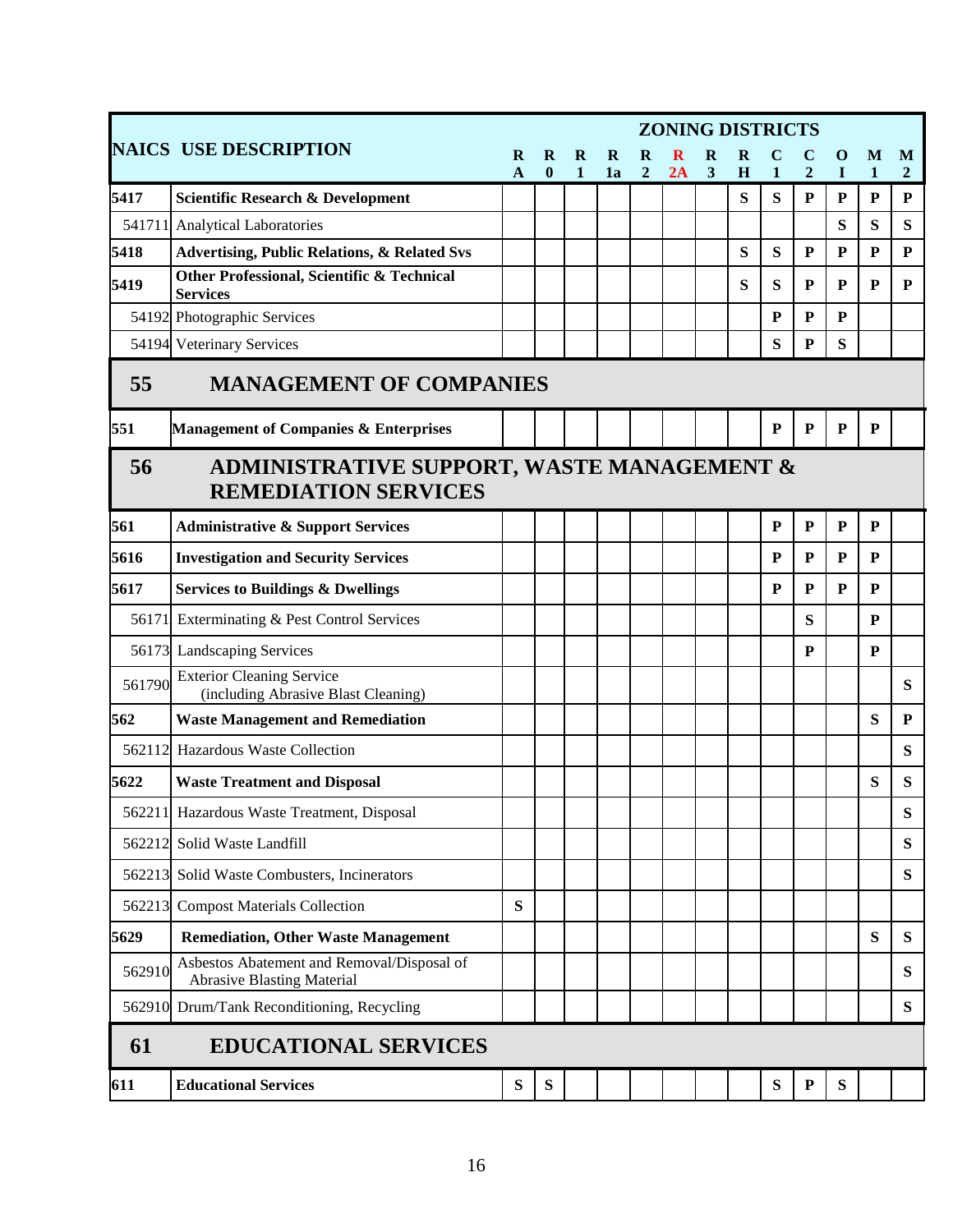|        |                                                                                                                                                                                | <b>ZONING DISTRICTS</b> |               |                   |                   |                            |             |              |              |              |                               |                  |         |              |
|--------|--------------------------------------------------------------------------------------------------------------------------------------------------------------------------------|-------------------------|---------------|-------------------|-------------------|----------------------------|-------------|--------------|--------------|--------------|-------------------------------|------------------|---------|--------------|
|        | <b>NAICS USE DESCRIPTION</b>                                                                                                                                                   | R<br>$\mathbf{A}$       | R<br>$\bf{0}$ | R<br>$\mathbf{1}$ | $\mathbf R$<br>1a | $\bf{R}$<br>$\overline{2}$ | 2A          | R<br>3       | R<br>H       | $\mathbf{1}$ | $\mathbf C$<br>$\overline{2}$ | $\mathbf 0$<br>I | M<br>1  | M<br>2       |
| 6111   | <b>Elementary and Secondary Schools</b>                                                                                                                                        |                         |               | S                 | S                 | S                          | $\bf S$     | S            | ${\bf S}$    | ${\bf S}$    | S                             |                  |         |              |
| 611512 | <b>Flight Schools</b>                                                                                                                                                          |                         |               |                   |                   |                            |             |              |              |              |                               |                  | S       | S            |
|        | 611692 Automobile Driving Schools                                                                                                                                              |                         |               |                   |                   |                            |             |              |              | S            | ${\bf S}$                     | ${\bf S}$        | S       |              |
| 62     | <b>HEALTH CARE &amp; SOCIAL ASSISTANCE</b>                                                                                                                                     |                         |               |                   |                   |                            |             |              |              |              |                               |                  |         |              |
| 621    | <b>Ambulatory Health Care Services</b>                                                                                                                                         |                         |               |                   |                   |                            |             |              |              |              | ${\bf P}$                     | $\mathbf P$      | S       |              |
| 6214   | <b>Outpatient Care Centers</b>                                                                                                                                                 |                         |               |                   |                   |                            |             |              |              |              | P                             | ${\bf P}$        | S       |              |
| 62141  | <b>Family Planning Centers</b>                                                                                                                                                 |                         | $\mathbf{P}$  |                   |                   |                            |             |              |              |              | S                             | S                | S       |              |
| 62142  | Outpatient Mental Health & Substance Abuse Ctr                                                                                                                                 |                         |               |                   |                   |                            |             |              |              |              | ${\bf S}$                     | S                | S       |              |
| 621511 | <b>Analytical Laboratories</b>                                                                                                                                                 |                         |               |                   |                   |                            |             |              |              |              |                               | $\bf{S}$         | $\bf S$ | $\mathbf{S}$ |
| 6219   | <b>Other Ambulatory Services</b>                                                                                                                                               |                         |               |                   |                   |                            |             |              |              |              | ${\bf P}$                     | ${\bf P}$        | S       |              |
|        | 621910 Ambulance Services                                                                                                                                                      |                         |               |                   |                   |                            |             |              |              |              | ${\bf P}$                     | ${\bf P}$        | S       |              |
| 621991 | <b>Blood and Organ Banks</b>                                                                                                                                                   |                         |               |                   |                   |                            |             |              |              |              | P                             | S                | S       |              |
| 622    | <b>Hospitals</b>                                                                                                                                                               |                         |               |                   |                   |                            |             |              |              |              | ${\bf P}$                     | ${\bf P}$        | S       |              |
| 623    | <b>Nursing and Residential Care Facilities</b>                                                                                                                                 |                         |               |                   |                   |                            |             | S            |              |              | ${\bf P}$                     | ${\bf P}$        | S       |              |
| 6231   | <b>Nursing Care Facilities</b>                                                                                                                                                 |                         |               |                   |                   |                            |             | ${\bf P}$    |              |              | ${\bf P}$                     | ${\bf P}$        | S       |              |
| 623110 | Nursing Care Facilities---Convalescent homes,<br>Nursing homes, Hospice                                                                                                        | P                       | P             | P                 | ${\bf P}$         | ${\bf P}$                  | P           | P            | P            |              | P                             | ${\bf P}$        | S       |              |
|        | 623110 Group Homes with nursing care                                                                                                                                           | $\mathbf{P}$            | P             | P                 | P                 | P                          | ${\bf P}$   | P            | P            |              | ${\bf P}$                     | ${\bf P}$        | S       |              |
| 6232   | <b>Residential Mental Retardation, Mental</b><br><b>Health &amp; Substance Abuse Facilities</b>                                                                                |                         |               |                   |                   |                            |             | S            |              |              | ${\bf S}$                     | ${\bf S}$        | S       |              |
| 623210 | Mental Retardation Group Homes with or without<br>health care                                                                                                                  | $\mathbf{P}$            | ${\bf P}$     | P                 | ${\bf P}$         | P                          | P           | ${\bf P}$    | ${\bf P}$    |              | S                             | ${\bf S}$        | S       |              |
| 623210 | Mental Retardation Facilities to include hospitals,<br>intermediate care facilities                                                                                            |                         |               |                   |                   |                            |             | ${\bf P}$    |              |              | S                             | ${\bf S}$        | S       |              |
|        | Residential mental health facilities, Halfway house<br>623220 for mental illnesses, Homes for emotionally<br>disturbed                                                         |                         |               |                   |                   |                            |             | S            |              |              | S                             | ${\bf P}$        | S       |              |
| 623220 | Substance Abuse Facilities-Drug/Alcohol<br>Addiction, Halfway house for substance abuse                                                                                        |                         |               |                   |                   |                            |             | S            |              |              | S                             | ${\bf P}$        | S       |              |
| 6233   | Community Care Facilities for the Elderly                                                                                                                                      |                         |               |                   |                   |                            |             | S            |              |              | ${\bf P}$                     | $\mathbf P$      | S       |              |
| 623311 | <b>Continuing Care Retirement Communities</b><br>(w/nursing care)—Assisted Living, Retirement<br>Communities                                                                   |                         |               |                   |                   |                            |             | P            |              |              | P                             | ${\bf P}$        | S       |              |
| 623312 | Homes for the Elderly (w/o nursing care) Assisted<br>Living, Retirement Communities                                                                                            |                         |               |                   |                   |                            |             | P            |              |              | $\mathbf P$                   | $\mathbf P$      | S       |              |
| 623990 | Other Residential Care Facilities-Boys/Girls<br>homes/camps/ranches, Disciplinary Homes,<br>Halfway homes for delinquents/ex-offenders,<br>Homes for unwed mothers, Orphanages |                         |               |                   |                   |                            |             | S            |              |              | ${\bf P}$                     | ${\bf P}$        | S       |              |
|        | 623990 Group Homes for Disabled                                                                                                                                                | $\mathbf P$             | $\mathbf P$   | $\mathbf{P}$      | ${\bf P}$         | ${\bf P}$                  | $\mathbf P$ | $\mathbf{P}$ | $\mathbf{P}$ |              | ${\bf P}$                     | ${\bf P}$        | S       |              |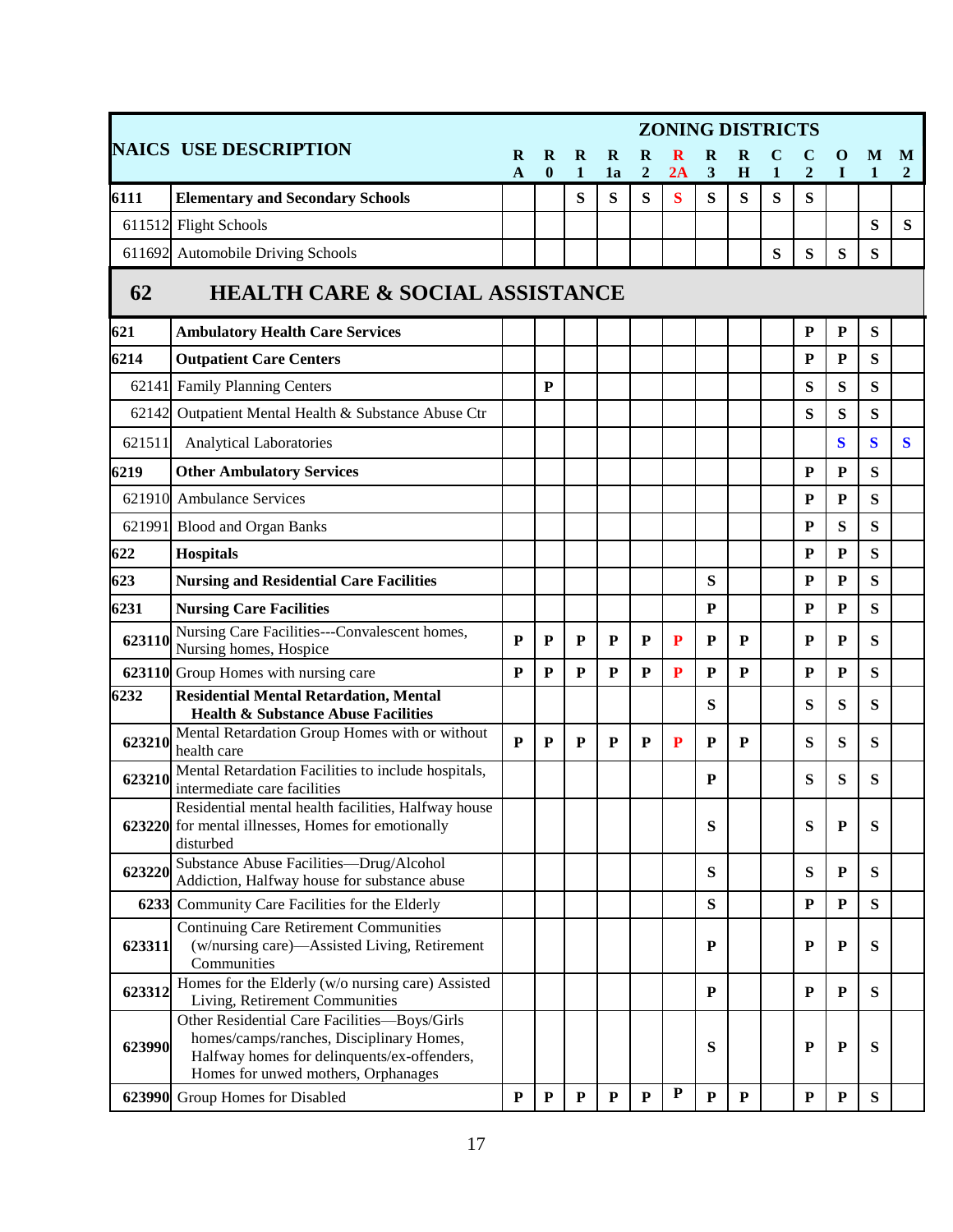|                                          | <b>NAICS USE DESCRIPTION</b>                                              | R<br>$\mathbf{A}$ | R<br>$\bf{0}$ | R<br>$\mathbf{1}$ | $\bf{R}$<br>1a | $\mathbf R$<br>$\overline{2}$ | 2A        | R<br>$\overline{\mathbf{3}}$ | $\mathbf R$<br>H | $\mathbf{1}$ | $\mathbf C$<br>$\overline{2}$ | $\mathbf 0$<br>$\mathbf I$ | M<br>1    | M<br>$\mathbf{2}$ |
|------------------------------------------|---------------------------------------------------------------------------|-------------------|---------------|-------------------|----------------|-------------------------------|-----------|------------------------------|------------------|--------------|-------------------------------|----------------------------|-----------|-------------------|
| 624                                      | <b>Social Assistance</b>                                                  |                   |               |                   |                |                               |           |                              | S                | S            | P                             | S                          | S         |                   |
| 6244                                     | <b>Child Day Care Services</b>                                            |                   |               |                   |                |                               |           |                              | S                | ${\bf P}$    | P                             | S                          | S         |                   |
|                                          | 624410 Child Day Care Services in Providers Own Home                      |                   | P             | ${\bf P}$         | ${\bf P}$      | $\mathbf{P}$                  | ${\bf S}$ | S                            | ${\bf P}$        |              |                               |                            |           |                   |
| 71<br>ARTS, ENTERTAINMENT AND RECREATION |                                                                           |                   |               |                   |                |                               |           |                              |                  |              |                               |                            |           |                   |
| 711                                      | Performing Arts, Spectator Sports & Similar<br><b>Uses</b>                |                   | S             |                   |                |                               |           |                              |                  | ${\bf P}$    | ${\bf P}$                     |                            |           |                   |
| 7112                                     | <b>Spectator Sports</b>                                                   |                   |               |                   |                |                               |           |                              |                  |              | S                             |                            | S         |                   |
| 711212                                   | Racetracks                                                                |                   |               |                   |                |                               |           |                              |                  |              | S                             |                            | S         |                   |
| 712                                      | <b>Museums, Historical Sites and Similar</b>                              |                   |               |                   |                |                               |           |                              | S                | P            | P                             | S                          | S         |                   |
|                                          | When related to rural or agricultural uses/sites                          | S                 |               |                   |                |                               |           |                              |                  |              |                               |                            |           |                   |
|                                          | 712130 Zoos and Botanical Gardens                                         |                   |               |                   |                |                               |           |                              |                  |              | S                             |                            | S         |                   |
| 713                                      | <b>Amusement &amp; Recreation Industries</b><br>(excluding gambling uses) |                   |               |                   |                |                               |           |                              |                  | S            | P                             | S                          | S         |                   |
|                                          | 713110 Amusement Parks                                                    |                   |               |                   |                |                               |           |                              |                  |              | S                             |                            | S         |                   |
| 7139                                     | <b>Other Amusement and Recreation Ind.</b>                                |                   |               |                   |                |                               |           |                              |                  | ${\bf S}$    | ${\bf P}$                     |                            | S         |                   |
| 713910                                   | Golf Courses and Country Clubs                                            |                   |               | S                 | S              | S                             | ${\bf S}$ | S                            | S                |              | S                             |                            |           |                   |
| 71393                                    | Marina                                                                    | S                 |               |                   |                |                               |           |                              |                  |              |                               |                            |           |                   |
|                                          | 713990 Gun Clubs, Archery Range                                           | S                 |               |                   |                |                               |           |                              |                  |              | S                             |                            | S         |                   |
| 72                                       | <b>ACCOMODATIONS, FOOD SERVICES</b>                                       |                   |               |                   |                |                               |           |                              |                  |              |                               |                            |           |                   |
| 7211                                     | <b>Traveler Accommodation</b> (exc casino hotels)                         |                   | S             |                   |                |                               |           |                              |                  | ${\bf S}$    | $\mathbf P$                   |                            |           |                   |
|                                          | 72110 Hotels and Motels                                                   |                   |               |                   |                |                               |           |                              |                  | S            | ${\bf P}$                     |                            |           |                   |
| 721191                                   | <b>Bed and Breakfast Inns</b>                                             | S                 | S             | S                 | S              | S                             | S         | S                            | S                | S            |                               |                            |           |                   |
| 7212                                     | <b>Recreational Vehicle Parks and Camps</b>                               |                   |               |                   |                |                               |           |                              |                  |              | S                             |                            | S         |                   |
|                                          | 721214 Recreational Camp or Retreat                                       | S                 |               |                   |                |                               |           |                              |                  |              |                               |                            |           |                   |
| 7213                                     | <b>Rooming and Boarding Houses</b>                                        |                   |               |                   |                |                               |           | S                            | $\mathbf S$      | S            |                               |                            |           |                   |
| 7221                                     | <b>Food Services and Drinking Places</b>                                  |                   |               |                   |                |                               |           |                              |                  | S            | S                             |                            |           |                   |
| 7222                                     | <b>Drive-Through Food Service</b><br>(Limited Service)                    |                   |               |                   |                |                               |           |                              |                  |              | ${\bf P}$                     |                            |           |                   |
| 7223                                     | <b>Special Food Services, Caterers</b>                                    |                   |               |                   |                |                               |           |                              |                  | $\mathbf{P}$ | $\mathbf P$                   | $\mathbf{P}$               | ${\bf P}$ |                   |
|                                          | 722330 Mobile Food Services                                               | ${\bf P}$         | $\mathbf{P}$  | $\mathbf{P}$      | $\mathbf{P}$   | $\mathbf{P}$                  | ${\bf P}$ | $\mathbf{P}$                 | ${\bf P}$        | $\mathbf{P}$ | $\mathbf{P}$                  | ${\bf P}$                  | ${\bf P}$ | ${\bf P}$         |
| 7224                                     | <b>Drinking Places (Alcoholic Beverages)</b>                              |                   |               |                   |                |                               |           |                              |                  | S            | S                             |                            |           |                   |
| 722410                                   | Food Service - Alcohol or Malt Beverage<br>Sales < 50% of Total Sales     |                   |               |                   |                |                               |           |                              |                  | ${\bf P}$    | ${\bf P}$                     | ${\bf S}$                  | ${\bf S}$ |                   |
| 81                                       | <b>OTHER SERVICES</b>                                                     |                   |               |                   |                |                               |           |                              |                  |              |                               |                            |           |                   |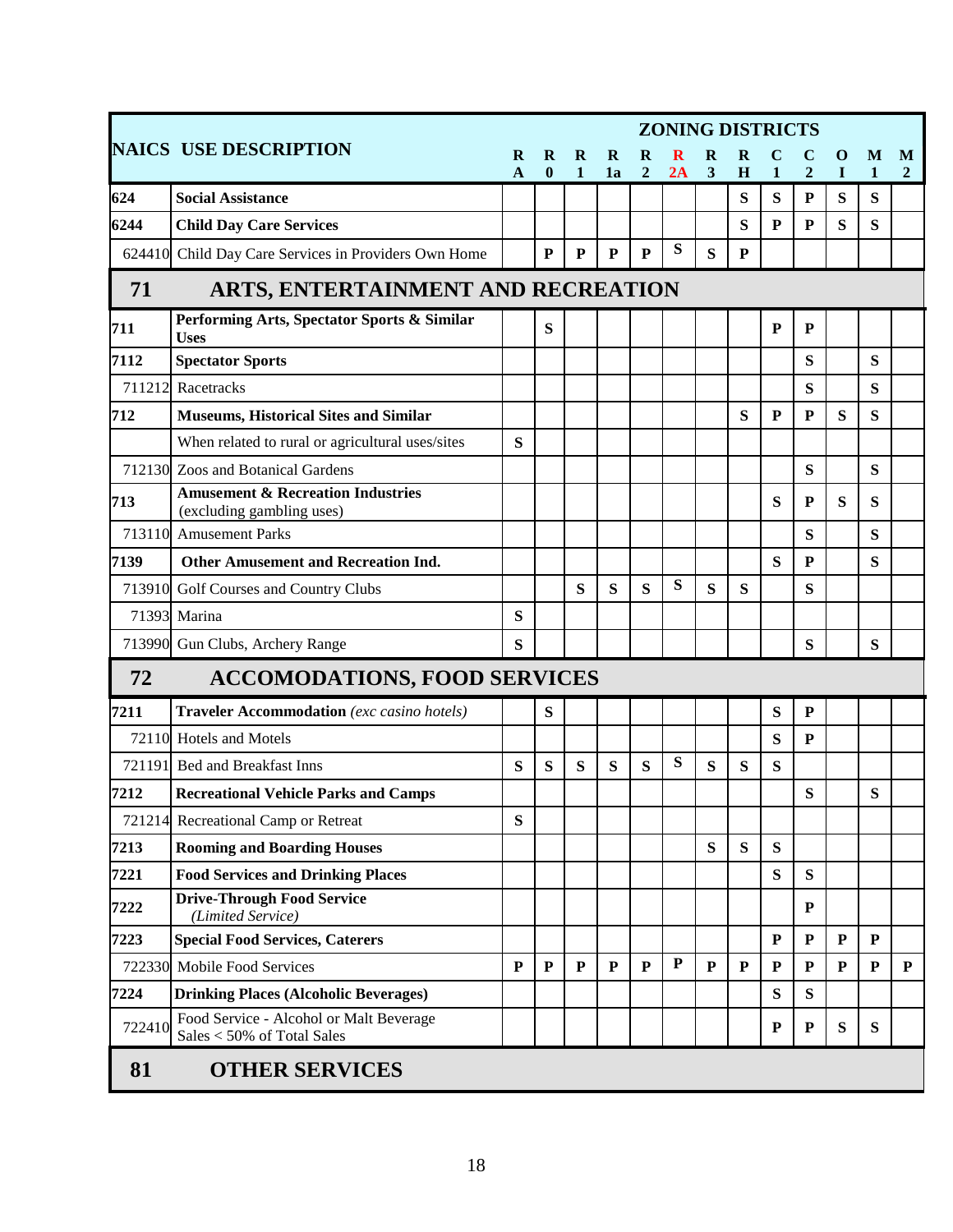|        |                                                                                        |              | <b>ZONING DISTRICTS</b> |              |             |                |              |              |             |              |                             |                |                |                           |
|--------|----------------------------------------------------------------------------------------|--------------|-------------------------|--------------|-------------|----------------|--------------|--------------|-------------|--------------|-----------------------------|----------------|----------------|---------------------------|
|        | <b>NAICS USE DESCRIPTION</b>                                                           | R            | R                       | $\mathbf R$  | $\mathbf R$ | $\bf{R}$       | R            | $\bf{R}$     | R           |              | C                           | O              | M              | M                         |
| 811    | <b>Repair and Maintenance</b>                                                          | $\mathbf{A}$ | $\boldsymbol{0}$        | $\mathbf{1}$ | 1a          | $\overline{2}$ | 2A           | 3            | H           | 1<br>S       | $\overline{2}$<br>${\bf P}$ | T<br>${\bf P}$ | 1<br>${\bf P}$ | $\mathbf{2}$<br>${\bf P}$ |
| 8111   | <b>Automotive Repair and Maintenance</b>                                               |              |                         |              |             |                |              |              |             |              | P                           |                | P              | ${\bf P}$                 |
| 811192 | Car Washes                                                                             |              |                         |              |             |                |              |              |             |              | $\mathbf{P}$                |                | P              | P                         |
|        | 811118 Brake Lining Repair                                                             |              |                         |              |             |                |              |              |             |              | S                           |                | S              | S                         |
| 812    | <b>Personal &amp; Laundry Services</b>                                                 |              |                         |              |             |                |              |              |             | ${\bf P}$    | ${\bf P}$                   | P              |                |                           |
| 8121   | <b>Personal Care Services</b>                                                          |              |                         |              |             |                |              |              |             | P            | $\mathbf{P}$                | P              |                |                           |
| 8122   | <b>Death Care Services</b>                                                             |              |                         |              |             |                |              |              |             |              | $\mathbf{P}$                | $\mathbf{P}$   |                |                           |
| 812220 | Cemeteries and Crematories                                                             | S            | S                       |              |             |                |              |              |             |              | S                           | S              | S              | S                         |
| 8123   | Dry-cleaning & Laundry Services                                                        |              |                         |              |             |                |              |              |             | P            | $\mathbf{P}$                | S              | P              |                           |
| 812332 | Dry-cleaning Plants (Performed On-Site)                                                |              |                         |              |             |                |              |              |             |              |                             |                |                | S                         |
| 8129   | <b>Other Personal Services</b>                                                         |              |                         |              |             |                |              |              |             | ${\bf P}$    | ${\bf P}$                   | ${\bf P}$      |                |                           |
|        | 812930 Parking Lots and Garages                                                        |              |                         |              |             |                |              |              |             | S            | $\mathbf{P}$                | P              | ${\bf P}$      | ${\bf P}$                 |
| 813    | Religious, Grantmaking, Civic, Professional, &<br><b>Similar Organizations</b>         | S            | S                       | S            | S           | S              |              | S            | S           | P            | P                           |                |                |                           |
| 814    | <b>Private Households</b>                                                              |              |                         |              |             |                |              |              |             |              |                             |                |                |                           |
|        | Single Family Dwellings (Ord 1144)                                                     | P            | P                       | P            | P           | P              | ${\bf P}$    | P            | $\mathbf P$ | S            |                             |                |                |                           |
|        | Two-Family Dwelling                                                                    |              |                         |              |             | ${\bf P}$      | $\mathbf{P}$ | ${\bf P}$    | ${\bf P}$   |              |                             |                |                |                           |
|        | Three and Four-Family Dwelling                                                         |              |                         |              |             |                | P            | $\mathbf{P}$ |             |              |                             |                |                |                           |
|        | Multifamily Dwelling (Ord 1144)                                                        |              |                         |              |             |                |              | P            |             | S            |                             | S              |                |                           |
|        | Mobile Home Dwelling                                                                   |              | S                       | S            |             |                |              |              |             |              |                             |                |                |                           |
|        | Manufactured Home Dwelling                                                             |              | P                       |              |             |                |              |              |             |              |                             |                |                |                           |
|        | Guest House, Accessory Dwelling                                                        | P            |                         |              |             |                |              |              |             |              |                             |                | P              | P                         |
| 92     | <b>PUBLIC ADMINISTRATION</b>                                                           |              |                         |              |             |                |              |              |             |              |                             |                |                |                           |
| 921    | <b>Executive, Legislative, General Government</b><br><b>Support</b>                    |              |                         |              |             |                |              |              |             | ${\bf P}$    | ${\bf P}$                   | P              |                |                           |
| 922    | <b>Justice, Public Order, Safety Activities</b>                                        |              |                         |              |             |                |              |              |             | P            | $\mathbf{P}$                | P              |                |                           |
| 922140 | Correctional Institutions                                                              |              |                         |              |             |                |              |              |             |              |                             | S              |                |                           |
| 923    | <b>Admin of Human Resource Programs</b>                                                |              |                         |              |             |                |              |              |             | $\mathbf{P}$ | $\mathbf{P}$                | $\mathbf{P}$   |                |                           |
| 924    | <b>Admin of Environmental Quality Programs</b>                                         |              |                         |              |             |                |              |              |             | $\mathbf{P}$ | ${\bf P}$                   | $\mathbf{P}$   |                |                           |
| 925    | <b>Admin of Housing Programs, Urban Planning &amp;</b><br><b>Community Development</b> |              |                         |              |             |                |              |              |             | P            | $\mathbf{P}$                | P              |                |                           |
| 926    | <b>Admin of Economic Programs</b>                                                      |              |                         |              |             |                |              |              |             | P            | ${\bf P}$                   | P              |                |                           |
| 927    | <b>Space Research &amp; Technology</b>                                                 |              |                         |              |             |                |              |              |             |              |                             | S              | S              | S                         |
| 928    | <b>National Security &amp; International Affairs</b>                                   |              |                         |              |             |                |              |              |             |              |                             | S              | S              | ${\bf S}$                 |